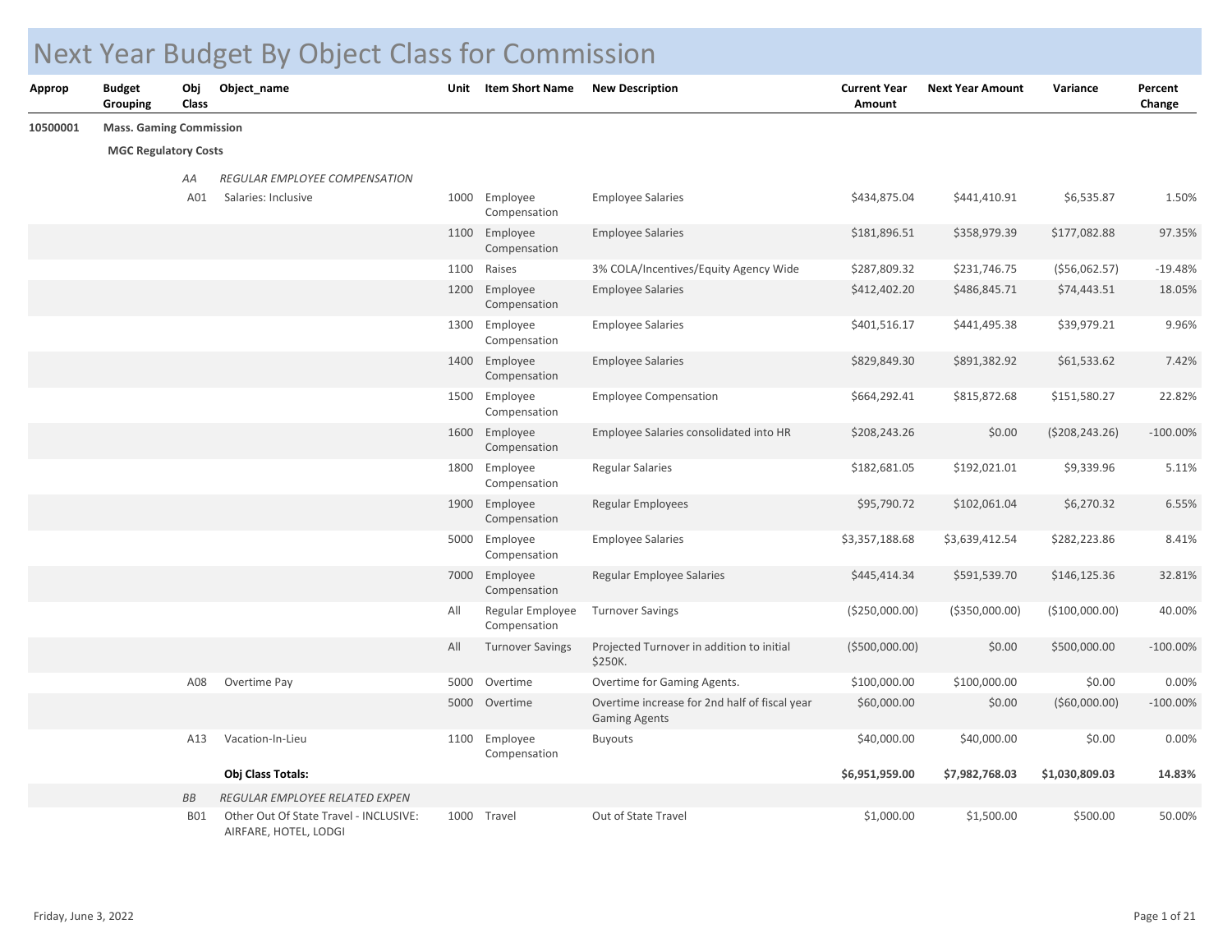| <b>Approp</b> | <b>Budget</b><br>Grouping      | Obj<br>Class | Object_name                                                     | Unit | Item Short Name                       | <b>New Description</b>                                                                                                                                                | <b>Current Year</b><br><b>Amount</b> | <b>Next Year Amount</b> | Variance      | Percent<br>Change |
|---------------|--------------------------------|--------------|-----------------------------------------------------------------|------|---------------------------------------|-----------------------------------------------------------------------------------------------------------------------------------------------------------------------|--------------------------------------|-------------------------|---------------|-------------------|
| 10500001      | <b>Mass. Gaming Commission</b> |              |                                                                 |      |                                       |                                                                                                                                                                       |                                      |                         |               |                   |
|               | <b>MGC Regulatory Costs</b>    |              |                                                                 |      |                                       |                                                                                                                                                                       |                                      |                         |               |                   |
|               |                                | <b>BO1</b>   | Other Out Of State Travel - INCLUSIVE:<br>AIRFARE, HOTEL, LODGI |      | 1100 Travel                           | Other Out of State Travel-Inclusive Airfare,<br>Hotel, Lodging<br><b>Gaming Conference</b><br>*Consolidated into HR 1100 from 1600                                    | \$0.00                               | \$500.00                | \$500.00      | #Div/0!           |
|               |                                |              |                                                                 |      | 1200 Travel                           | Out of State Travel and Training                                                                                                                                      | \$2,500.00                           | \$6,250.00              | \$3,750.00    | 150.00%           |
|               |                                |              |                                                                 |      | 1300 Travel                           | Conferences Out of State                                                                                                                                              | \$3,000.00                           | \$4,500.00              | \$1,500.00    | 50.00%            |
|               |                                |              |                                                                 | 1400 | Travel                                | Out of State Travel G2E/Gartner                                                                                                                                       | \$1,250.00                           | \$1,875.00              | \$625.00      | 50.00%            |
|               |                                |              |                                                                 |      | 1500 Travel<br>Reimbursements         | <b>Travel Reimbursements</b><br>-- In State (6 Commission Meetings a Year,<br>Site Visits)<br>-- Out of Pocket Out of State Expenses                                  | \$7,500.00                           | \$18,000.00             | \$10,500.00   | 140.00%           |
|               |                                |              |                                                                 |      | 1600 Travel                           | Other Out of State Travel-Inclusive Airfare,<br>Hotel, Lodging<br>--Las Vegas Gaming Conference G2E                                                                   | \$500.00                             | \$0.00                  | ( \$500.00)   | $-100.00\%$       |
|               |                                |              |                                                                 |      | 5000 Travel                           | Out of state travel reimbursements for<br>gaming enforcement agents and non-state<br>police staff                                                                     | \$7,500.00                           | \$11,250.00             | \$3,750.00    | 50.00%            |
|               |                                |              |                                                                 |      | 7000 Travel                           | Out-of State Travel Reimbursements                                                                                                                                    | \$1,250.00                           | \$1,875.00              | \$625.00      | 50.00%            |
|               |                                |              |                                                                 | All  | Travel                                | <b>NA</b>                                                                                                                                                             | \$0.00                               | \$0.00                  | \$0.00        | #Num!             |
|               |                                | B02          | In-State Travel                                                 |      | 1000 Travel                           | In-State Travel                                                                                                                                                       | \$1,000.00                           | \$1,330.00              | \$330.00      | 33.00%            |
|               |                                |              |                                                                 |      | 1100 Travel                           | In State Travel                                                                                                                                                       | \$1,000.00                           | \$1,995.00              | \$995.00      | 99.50%            |
|               |                                |              |                                                                 |      | 1100 Travel                           | In-state Travel<br>AOC as well as site visits of licensees<br>*Consolidated into HR 1100 from 1600                                                                    | \$0.00                               | \$3,990.00              | \$3,990.00    | #Div/0!           |
|               |                                |              |                                                                 |      | 1200 Travel                           | In State Travel                                                                                                                                                       | \$1,000.00                           | \$2,400.00              | \$1,400.00    | 140.00%           |
|               |                                |              |                                                                 |      | 1300 Travel                           | In-State Mileage and Reimbursements                                                                                                                                   | \$2,050.00                           | \$4,023.25              | \$1,973.25    | 96.26%            |
|               |                                |              |                                                                 |      | 1400 Travel                           | In-state travel                                                                                                                                                       | \$2,500.00                           | \$3,750.00              | \$1,250.00    | 50.00%            |
|               |                                |              |                                                                 |      | 1600 Travel                           | In-state Travel<br>AOC as well as site visits of licensees                                                                                                            | \$3,000.00                           | \$0.00                  | ( \$3,000.00) | $-100.00%$        |
|               |                                |              |                                                                 |      | 1800 Travel<br>Reimbursement          | In-State Travel Reimbursement                                                                                                                                         | \$2,250.00                           | \$4,488.75              | \$2,238.75    | 99.50%            |
|               |                                |              |                                                                 |      | 1900 In State Travel<br>Reimbursement | In-State Travel Reimbursement and Out of<br>State<br>--Visits to Other Licensee Sites<br>*Increase post pandemic to account for<br>increase in mileage reimbursements | \$500.00                             | \$2,992.50              | \$2,492.50    | 498.50%           |
|               |                                |              |                                                                 |      | 5000 Travel                           | In-state-travel reimbursements for gaming<br>enforcement agents and non-state police<br>staff                                                                         | \$4,000.00                           | \$7,980.00              | \$3,980.00    | 99.50%            |
|               |                                |              |                                                                 |      | 7000 Travel                           | In-State Travel Reimbursements--<br><b>Fingerprinting Reimbursements</b>                                                                                              | \$500.00                             | \$997.50                | \$497.50      | 99.50%            |
|               |                                | <b>B05</b>   | Conference, Training, Registration and<br>Membership Dues and L | 1200 | Professional<br>Licenses              | Professional and Bar Licenses                                                                                                                                         | \$1,000.00                           | \$1,500.00              | \$500.00      | 50.00%            |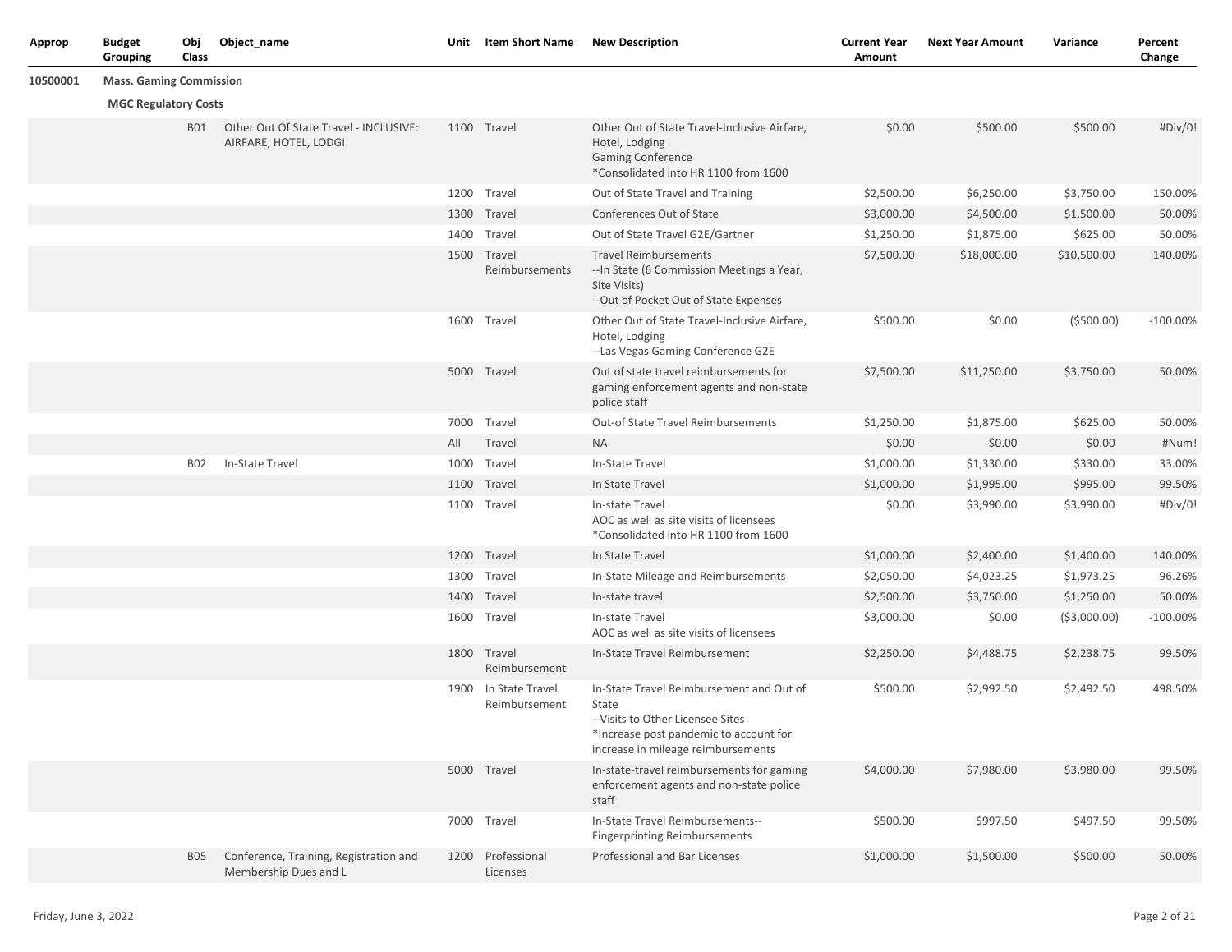| Approp   | <b>Budget</b><br>Grouping      | Obj<br>Class     | Object_name                                                   | Unit | <b>Item Short Name</b>      | <b>New Description</b>                                      | <b>Current Year</b><br>Amount | <b>Next Year Amount</b> | Variance      | Percent<br>Change |
|----------|--------------------------------|------------------|---------------------------------------------------------------|------|-----------------------------|-------------------------------------------------------------|-------------------------------|-------------------------|---------------|-------------------|
| 10500001 | <b>Mass. Gaming Commission</b> |                  |                                                               |      |                             |                                                             |                               |                         |               |                   |
|          | <b>MGC Regulatory Costs</b>    |                  |                                                               |      |                             |                                                             |                               |                         |               |                   |
|          |                                | <b>B10</b>       | <b>Exigent Job Related Expenses</b>                           | 1400 | Travel                      | <b>Exigent Job Related Expenses</b>                         | \$100.00                      | \$0.00                  | (\$100.00)    | $-100.00\%$       |
|          |                                | <b>B11</b>       | Employer Refund of Non-Tax Benefits                           | 1400 | Travel                      | <b>Employer Refund of Non-Tax Benefits</b>                  | \$300.00                      | \$0.00                  | ( \$300.00)   | $-100.00\%$       |
|          |                                |                  | Obj Class Totals:                                             |      |                             |                                                             | \$43,700.00                   | \$81,197.00             | \$37,497.00   | 85.81%            |
|          |                                | СC               | SPECIAL EMPLOYEES                                             |      |                             |                                                             |                               |                         |               |                   |
|          |                                | C <sub>0</sub> 5 | Contracted Student Interns                                    | 1800 | Intern                      | Student Intern-Co-op                                        | \$0.00                        | \$0.00                  | \$0.00        | #Num!             |
|          |                                | C <sub>23</sub>  | Management, Business Professionals &<br><b>Admin Services</b> | 1000 |                             | Contract Employee Administrative Help 960                   | \$0.00                        | \$43,022.52             | \$43,022.52   | #Div/0!           |
|          |                                |                  |                                                               | 1800 |                             | Contract Employee Contract Employee                         | \$0.00                        | \$0.00                  | \$0.00        | #Num!             |
|          |                                |                  |                                                               | 5000 |                             | Contract Employee Contracted Civilian Investigators         | \$205,000.00                  | \$205,000.00            | \$0.00        | 0.00%             |
|          |                                |                  |                                                               | 5000 | Contract                    | Prior Year Adjustment                                       | \$0.00                        | \$0.00                  | \$0.00        | #Num!             |
|          |                                |                  | Obj Class Totals:                                             |      |                             |                                                             | \$205,000.00                  | \$248,022.52            | \$43,022.52   | 20.99%            |
|          |                                | DD               | PENSION & INSURANCE RELATED EX                                |      |                             |                                                             |                               |                         |               |                   |
|          |                                | D <sub>09</sub>  | Fringe Benefit Cost Recoupment                                |      | 1000 Fringe                 | Fringe rate of 40%                                          | \$163,208.61                  | \$176,564.37            | \$13,355.76   | 8.18%             |
|          |                                |                  |                                                               | 1000 | Taxes                       | Tax rate of 1.89%                                           | \$8,567.04                    | \$9,155.79              | \$588.75      | 6.87%             |
|          |                                |                  |                                                               | 1100 | Fringe                      | Fringe rate of 40%                                          | \$68,265.76                   | \$143,591.76            | \$75,326.00   | 110.34%           |
|          |                                |                  |                                                               | 1100 | Taxes                       | Tax rate of 1.89%                                           | \$3,583.36                    | \$6,784.71              | \$3,201.35    | 89.34%            |
|          |                                |                  |                                                               | 1200 | Fringe                      | Fringe rate of 40%                                          | \$154,774.55                  | \$194,738.28            | \$39,963.73   | 25.82%            |
|          |                                |                  |                                                               |      | 1200 Taxes                  | Tax rate of 1.89%                                           | \$8,124.32                    | \$9,201.38              | \$1,077.06    | 13.26%            |
|          |                                |                  |                                                               | 1300 | Fringe                      | Fringe rate of 40%                                          | \$150,689.02                  | \$176,598.15            | \$25,909.13   | 17.19%            |
|          |                                |                  |                                                               | 1300 | Taxes                       | Tax rate of 1.89%                                           | \$7,909.87                    | \$8,344.26              | \$434.39      | 5.49%             |
|          |                                |                  |                                                               | 1400 | Fringe                      | Fringe rate of 40%                                          | \$311,442.44                  | \$356,553.17            | \$45,110.73   | 14.48%            |
|          |                                |                  |                                                               |      | 1400 Taxes                  | Tax rate of 1.89%                                           | \$16,348.03                   | \$16,847.14             | \$499.11      | 3.05%             |
|          |                                |                  |                                                               | 1500 | Fringe                      | Fringe rate of 40%                                          | \$249,308.94                  | \$326,349.07            | \$77,040.13   | 30.90%            |
|          |                                |                  |                                                               | 1500 | Taxes                       | Tax rate of 1.89%                                           | \$13,086.56                   | \$15,419.99             | \$2,333.43    | 17.83%            |
|          |                                |                  |                                                               | 1600 | Fringe                      | Fringe consolidated into HR                                 | \$78,153.70                   | \$0.00                  | (578, 153.70) | $-100.00%$        |
|          |                                |                  |                                                               | 1600 | Taxes                       | Tax rate consolidated into HR                               | \$4,102.39                    | \$0.00                  | (54, 102.39)  | $-100.00\%$       |
|          |                                |                  |                                                               | 1800 | Fringe                      | Fringe rate of 40%                                          | \$68,560.20                   | \$76,808.40             | \$8,248.20    | 12.03%            |
|          |                                |                  |                                                               | 1800 | Taxes                       | Tax rate of 1.89%                                           | \$3,598.82                    | \$3,629.20              | \$30.38       | 0.84%             |
|          |                                |                  |                                                               | 1900 | Fringe                      | Fringe rate of 40%                                          | \$35,590.26                   | \$40,824.42             | \$5,234.16    | 14.71%            |
|          |                                |                  |                                                               | 1900 | Taxes                       | Tax rate of 1.89%                                           | \$1,887.08                    | \$1,928.95              | \$41.87       | 2.22%             |
|          |                                |                  |                                                               |      | 5000 Fringe                 | Fringe rate of 40%                                          | \$1,259,952.92                | \$1,455,765.02          | \$195,812.10  | 15.54%            |
|          |                                |                  |                                                               |      | 5000 Taxes                  | Tax rate of 1.89%                                           | \$66,136.62                   | \$68,784.90             | \$2,648.28    | 4.00%             |
|          |                                |                  |                                                               |      | 5000 Taxes                  | Taxes on CC Employees 1.89%                                 | \$4,038.50                    | \$4,038.50              | \$0.00        | 0.00%             |
|          |                                |                  |                                                               | 7000 | Fringe                      | Fringe rate of 40%                                          | \$167,164.00                  | \$236,615.87            | \$69,451.87   | 41.55%            |
|          |                                |                  |                                                               |      | 7000 Taxes                  | Tax rate of 1.89%                                           | \$8,774.66                    | \$11,180.10             | \$2,405.44    | 27.41%            |
|          |                                |                  |                                                               | All  | Fringe and Payroll<br>Taxes | Fringe and Payroll Taxes on 2nd quarter<br>turnover savings | (\$173,800.00)                | \$0.00                  | \$173,800.00  | $-100.00\%$       |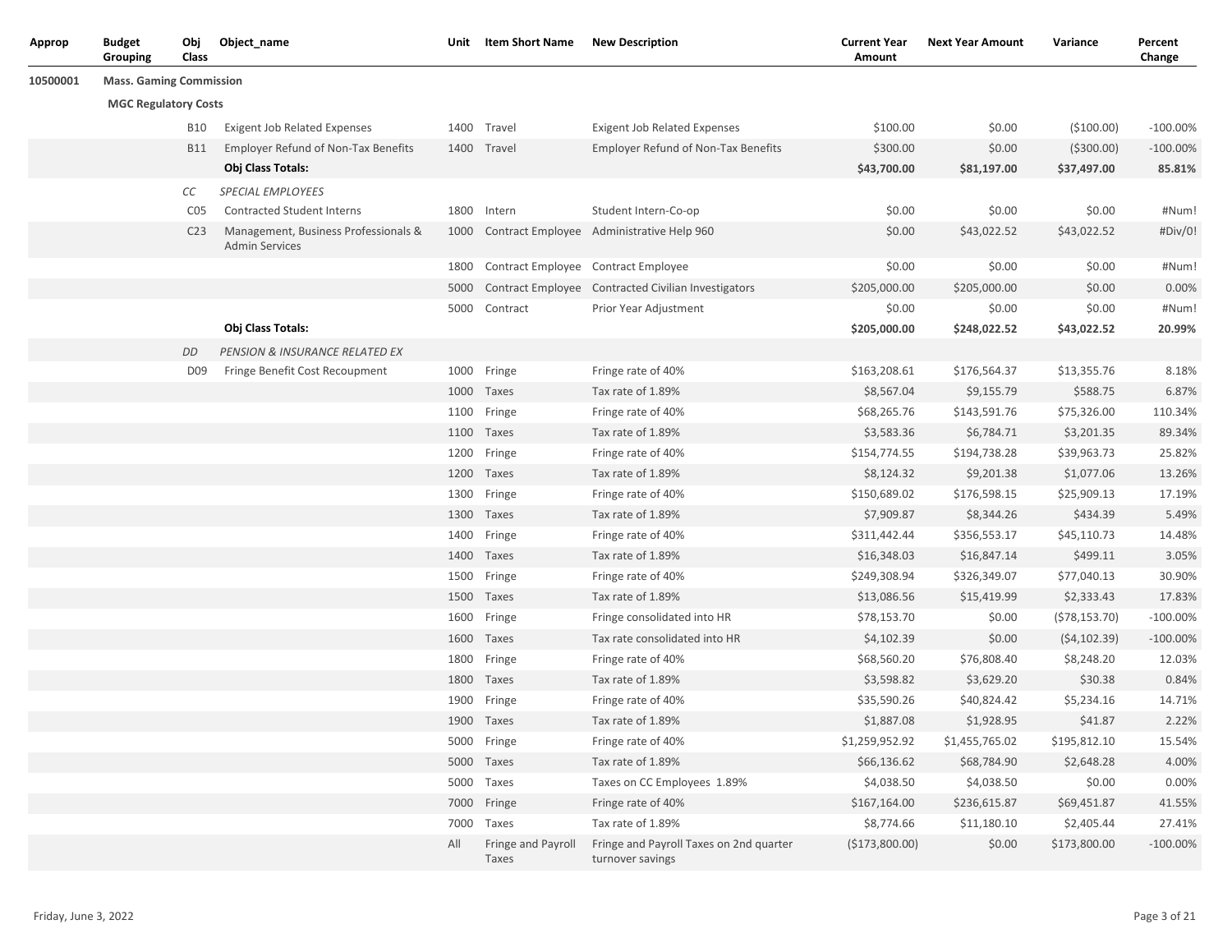| Approp   | <b>Budget</b><br>Grouping      | Obj<br>Class    | Object_name                                    | Unit | <b>Item Short Name</b>          | <b>New Description</b>                                                                                                                                  | <b>Current Year</b><br>Amount | <b>Next Year Amount</b> | Variance        | Percent<br>Change |
|----------|--------------------------------|-----------------|------------------------------------------------|------|---------------------------------|---------------------------------------------------------------------------------------------------------------------------------------------------------|-------------------------------|-------------------------|-----------------|-------------------|
| 10500001 | <b>Mass. Gaming Commission</b> |                 |                                                |      |                                 |                                                                                                                                                         |                               |                         |                 |                   |
|          | <b>MGC Regulatory Costs</b>    |                 |                                                |      |                                 |                                                                                                                                                         |                               |                         |                 |                   |
|          |                                | D <sub>09</sub> | Fringe Benefit Cost Recoupment                 | All  | Fringe and Payroll<br>Taxes     | Fringe and Payroll Taxes on Turnover Savings                                                                                                            | ( \$113,684.68)               | ( \$146, 615.00)        | ( \$32, 930.32) | 28.97%            |
|          |                                | D <sub>15</sub> | <b>Workers' Compensation Chargebacks</b>       | 1100 | Worker's Comp<br>Chargeback     | Worker's Comp Chargeback                                                                                                                                | \$5,000.00                    | \$5,000.00              | \$0.00          | 0.00%             |
|          |                                |                 | Obj Class Totals:                              |      |                                 |                                                                                                                                                         | \$2,570,782.97                | \$3,198,108.43          | \$627,325.46    | 24.40%            |
|          |                                | ΕE              | <b>ADMINISTRATIVE EXPENSES</b>                 |      |                                 |                                                                                                                                                         |                               |                         |                 |                   |
|          |                                | E01             | Office & Administrative Supplies               |      | 1000 Supplies                   | Adoni Spring Water/Milhench                                                                                                                             | \$4,000.00                    | \$4,000.00              | \$0.00          | 0.00%             |
|          |                                |                 |                                                |      | 1000 Supplies                   | Cam Office Supplies                                                                                                                                     | \$9,500.00                    | \$9,500.00              | \$0.00          | 0.00%             |
|          |                                |                 |                                                |      | 1000 Supplies                   | W.B. Mason/Veteran's Business Supply                                                                                                                    | \$40,000.00                   | \$40,000.00             | \$0.00          | 0.00%             |
|          |                                |                 |                                                |      | 1200 Supplies                   | Office Supplies                                                                                                                                         | \$5,000.00                    | \$5,000.00              | \$0.00          | 0.00%             |
|          |                                |                 |                                                |      | 1400 Supplies                   | Office and Administrative Supplies                                                                                                                      | \$200.00                      | \$300.00                | \$100.00        | 50.00%            |
|          |                                |                 |                                                | 5000 | Supplies                        | Supplies                                                                                                                                                | \$5,000.00                    | \$5,000.00              | \$0.00          | 0.00%             |
|          |                                | E02             | Printing Expenses & Supplies                   | 1000 | Printing                        | Millenium/RazzMTazz/MG Products                                                                                                                         | \$2,500.00                    | \$2,500.00              | \$0.00          | 0.00%             |
|          |                                |                 |                                                |      | 1100 Printing                   | Printing of Reports and Best Practices<br>*Consolidated into HR 1100 from 1600                                                                          | \$0.00                        | \$5,000.00              | \$5,000.00      | #Div/0!           |
|          |                                |                 |                                                | 1400 | Printers                        | Printers @\$250/printer                                                                                                                                 | \$300.00                      | \$300.00                | \$0.00          | 0.00%             |
|          |                                |                 |                                                | 1500 | <b>Office Supplies</b>          | Lane Printing, etc.                                                                                                                                     | \$200.00                      | \$200.00                | \$0.00          | 0.00%             |
|          |                                |                 |                                                | 1600 | Printing                        | Printing of Reports and Best Practices                                                                                                                  | \$5,000.00                    | \$0.00                  | ( \$5,000.00)   | $-100.00%$        |
|          |                                |                 |                                                | 1800 | Printing                        | Printing                                                                                                                                                | \$6,100.00                    | \$6,100.00              | \$0.00          | 0.00%             |
|          |                                |                 |                                                | 7000 | Supplies                        | Supplies                                                                                                                                                | \$7,500.00                    | \$7,500.00              | \$0.00          | 0.00%             |
|          |                                | E <sub>05</sub> | Postage Chargeback                             | 1000 | Postage                         | ITD PAD Chargeback for postal Services                                                                                                                  | \$2,743.92                    | \$2,743.92              | \$0.00          | 0.00%             |
|          |                                | E06             | Postage                                        | 1000 | Postage                         | Postage for Ashburton Mail Room                                                                                                                         | \$2,400.00                    | \$2,400.00              | \$0.00          | 0.00%             |
|          |                                |                 |                                                | 1000 | Postage                         | Postage for Pitney Bowes, Fed Ex, UPS                                                                                                                   | \$1,500.00                    | \$3,000.00              | \$1,500.00      | 100.00%           |
|          |                                |                 |                                                | 7000 | Postage                         | Federal Express Charges                                                                                                                                 | \$1,500.00                    | \$1,500.00              | \$0.00          | 0.00%             |
|          |                                | E12             | Subscriptions, Memberships & Licensing<br>Fees | 1000 | Subscriptions                   | Go To Meeting                                                                                                                                           | \$0.00                        | \$0.00                  | \$0.00          | #Num!             |
|          |                                |                 |                                                |      | 1100 Administrative<br>Expenses | Marketing Sponsorships of Diversity and<br><b>Opportunity Events</b><br><b>GNEMSCD, UMASS, Collette Philips</b><br>*Consolidated into HR 1100 from 1600 | \$0.00                        | \$15,000.00             | \$15,000.00     | #Div/0!           |
|          |                                |                 |                                                |      | 1100 Subscriptions              | Human Resource Information System                                                                                                                       | \$5,000.00                    | \$5,000.00              | \$0.00          | 0.00%             |
|          |                                |                 |                                                |      | 1100 Subscriptions              | Subscriptions, Memberships & Licensing<br>Fees SHRM, NEHRA, The Partnership                                                                             | \$20,000.00                   | \$20,000.00             | \$0.00          | $0.00\%$          |
|          |                                |                 |                                                |      | 1200 Subscriptions              | Subscriptions and Memberships Westlaw<br>ABA (increased by 300/month)                                                                                   | \$15,000.00                   | \$15,000.00             | \$0.00          | 0.00%             |
|          |                                |                 |                                                |      | 1300 Memberships                | <b>NAGR</b>                                                                                                                                             | \$500.00                      | \$500.00                | \$0.00          | 0.00%             |
|          |                                |                 |                                                |      | 1400 Subscriptions              | Pagefreezer, Gaming Compliance                                                                                                                          | \$8,700.00                    | \$18,676.00             | \$9,976.00      | 114.67%           |
|          |                                |                 |                                                |      | 1500 Subscriptions              | Trade Journals                                                                                                                                          | \$5,950.00                    | \$5,950.00              | \$0.00          | 0.00%             |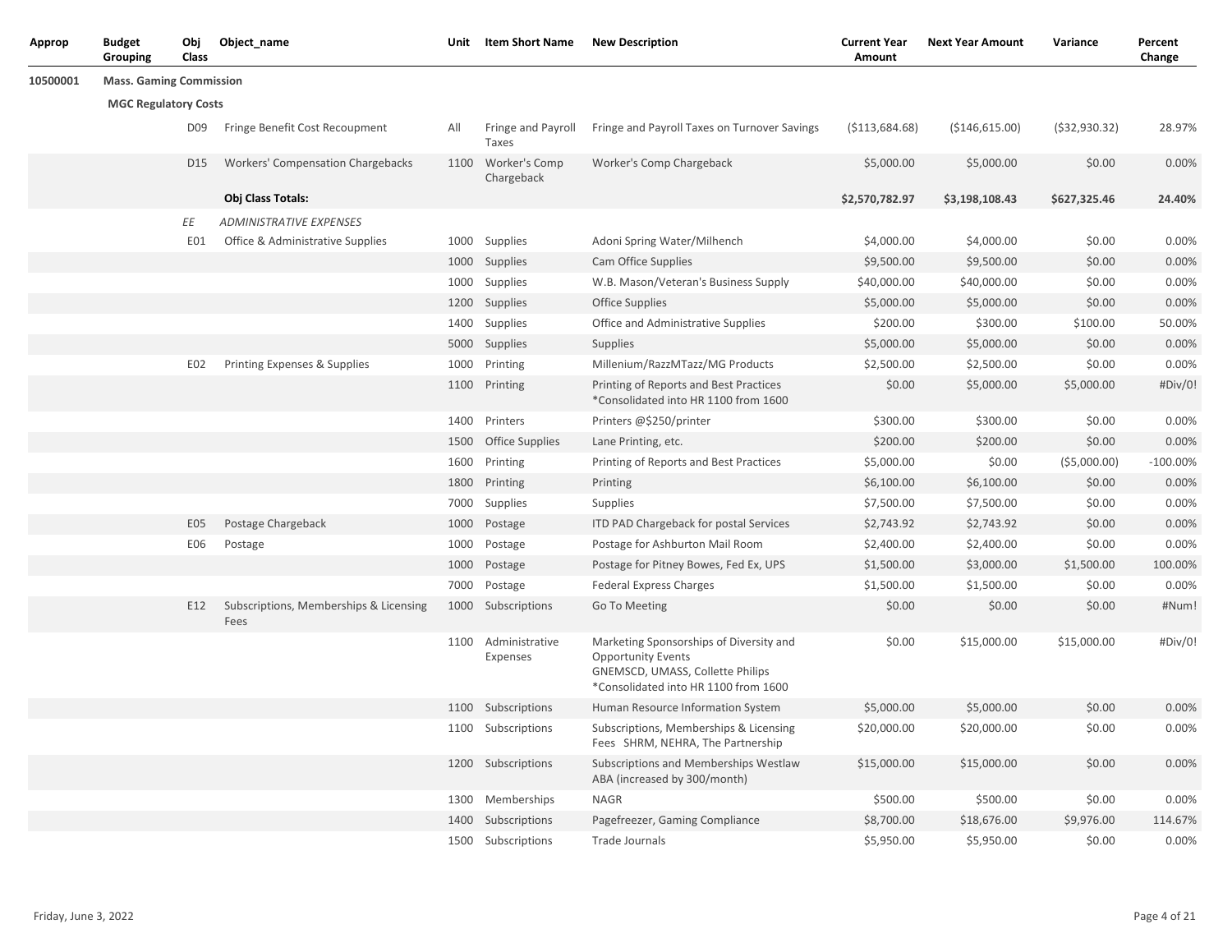| Approp   | <b>Budget</b><br>Grouping      | Obj<br>Class | Object_name                                                          | Unit | <b>Item Short Name</b>                   | <b>New Description</b>                                                                                            | <b>Current Year</b><br>Amount | <b>Next Year Amount</b> | Variance      | Percent<br>Change |
|----------|--------------------------------|--------------|----------------------------------------------------------------------|------|------------------------------------------|-------------------------------------------------------------------------------------------------------------------|-------------------------------|-------------------------|---------------|-------------------|
| 10500001 | <b>Mass. Gaming Commission</b> |              |                                                                      |      |                                          |                                                                                                                   |                               |                         |               |                   |
|          | <b>MGC Regulatory Costs</b>    |              |                                                                      |      |                                          |                                                                                                                   |                               |                         |               |                   |
|          |                                | E12          | Subscriptions, Memberships & Licensing<br>Fees                       | 1600 | Administrative<br>Expenses               | Marketing Sponsorships of Diversity and<br><b>Opportunity Events</b><br>GNEMSCD, UMASS, Collette Philips          | \$15,000.00                   | \$0.00                  | (\$15,000.00) | $-100.00\%$       |
|          |                                |              |                                                                      | 1800 | Subscriptions                            | Subscriptions, Licensing, Memberships                                                                             | \$35,650.00                   | \$35,650.00             | \$0.00        | 0.00%             |
|          |                                |              |                                                                      | 1900 | berships                                 | Subscriptions/Mem Instatrac subscription                                                                          | \$0.00                        | \$0.00                  | \$0.00        | #Num!             |
|          |                                |              |                                                                      |      | 5000 Subscriptions                       | Lexis Nexis, Hire Authority, Nat. Student Loan<br>Increase of \$500/month for GOLD<br><b>Subscription Service</b> | \$86,000.00                   | \$86,000.00             | \$0.00        | 0.00%             |
|          |                                | E13          | <b>Advertising Expenses</b>                                          | 1200 | <b>Reg Advertising</b>                   | Advertising of Regs and Meetings                                                                                  | \$10,000.00                   | \$10,000.00             | \$0.00        | 0.00%             |
|          |                                | E15          | <b>Bottled Water</b>                                                 | 1000 | Water                                    | Quench                                                                                                            | \$1,500.00                    | \$1,500.00              | \$0.00        | 0.00%             |
|          |                                | E18          | State Single Audit Chargeback                                        | 1000 | Chargeback                               | Chargeback Single State Audit                                                                                     | \$500.00                      | \$500.00                | \$0.00        | 0.00%             |
|          |                                | E19          | Fees, Fines, Licenses, Permits &<br>Chargebacks                      | 1000 | Fees, Fines,<br>Licensed,<br>Chargebakcs | EZ Pass/Occupancy/Commissions                                                                                     | \$1,700.00                    | \$1,700.00              | \$0.00        | 0.00%             |
|          |                                |              |                                                                      |      | 1100 Licenses                            | Fees, Fines, Licenses, Permits & Chargebacks<br>for HRCMS and HRD                                                 | \$9,000.00                    | \$9,000.00              | \$0.00        | 0.00%             |
|          |                                | E20          | Motor Vehicle Chargeback                                             |      | 1000 OVM                                 | Motorized Vehicle Chargeback--Lease of ford<br>fusion                                                             | \$0.00                        | \$0.00                  | \$0.00        | #Num!             |
|          |                                |              |                                                                      | 5000 | Motor Vehcile<br>Lease                   | OVM Chargeback                                                                                                    | \$6,110.00                    | \$6,110.00              | \$0.00        | 0.00%             |
|          |                                | E22          | Temp Use Space/Confer-Incidental<br><b>Includes Reservation Fees</b> | 1000 | Laz Parking/VPNE                         | Parking at 33 Arch St.                                                                                            | \$40,000.00                   | \$54,000.00             | \$14,000.00   | 35.00%            |
|          |                                |              |                                                                      | 1000 | Parking                                  | <b>NA</b>                                                                                                         | \$0.00                        | \$0.00                  | \$0.00        | #Num!             |
|          |                                |              |                                                                      | 1100 | Conference<br>Incidentals                | Conference Incidentals                                                                                            | \$0.00                        | \$5,000.00              | \$5,000.00    | #Div/0!           |
|          |                                |              |                                                                      |      | 1100 Conferences                         | Workforce/Diversity Meetings--Digital also<br>*Consolidated into HR 1100 from 1600                                | \$0.00                        | \$7,000.00              | \$7,000.00    | #Div/0!           |
|          |                                |              |                                                                      |      | 1500 75-101 Parking<br>Garage            | Parking 75-101--5 spaces. Two of the spaces<br>are included in the lease. This item pays for<br>3 of the spaces.  | \$28,200.00                   | \$18,720.00             | (59,480.00)   | $-33.62%$         |
|          |                                |              |                                                                      | 1500 | <b>Meeting Space</b>                     | Temporary Space @ 6mtgs - \$2K meeting<br>space 6 mtgs and \$5k to stream for 4 of the<br>meetings                | \$0.00                        | \$32,000.00             | \$32,000.00   | #Div/0!           |
|          |                                |              |                                                                      |      | 1600 Conferences                         | Workforce/Diversity Meetings--Digital also                                                                        | \$3,500.00                    | \$0.00                  | ( \$3,500.00) | $-100.00\%$       |
|          |                                |              |                                                                      | 1900 | Conferences and<br>Incidentals           | Gaming Policy Advisory Committee                                                                                  | \$0.00                        | \$0.00                  | \$0.00        | #Num!             |
|          |                                | E30          | <b>Credit Card Purchases</b>                                         |      | 1000 Credit Card                         | Credit Card Incidental Purchases                                                                                  | \$2,000.00                    | \$2,000.00              | \$0.00        | 0.00%             |
|          |                                |              |                                                                      | 1100 | Credit Card Charges FIA Card             |                                                                                                                   | \$1,000.00                    | \$1,000.00              | \$0.00        | 0.00%             |
|          |                                |              |                                                                      |      | 1300 Credit Card                         | <b>Credit Card Purchases</b>                                                                                      | \$5,000.00                    | \$5,000.00              | \$0.00        | 0.00%             |
|          |                                |              |                                                                      |      | 1400 Credit Card                         | Credit Card Purchases; \$400 Domain GOV<br>Renewal                                                                | \$1,000.00                    | \$1,000.00              | \$0.00        | 0.00%             |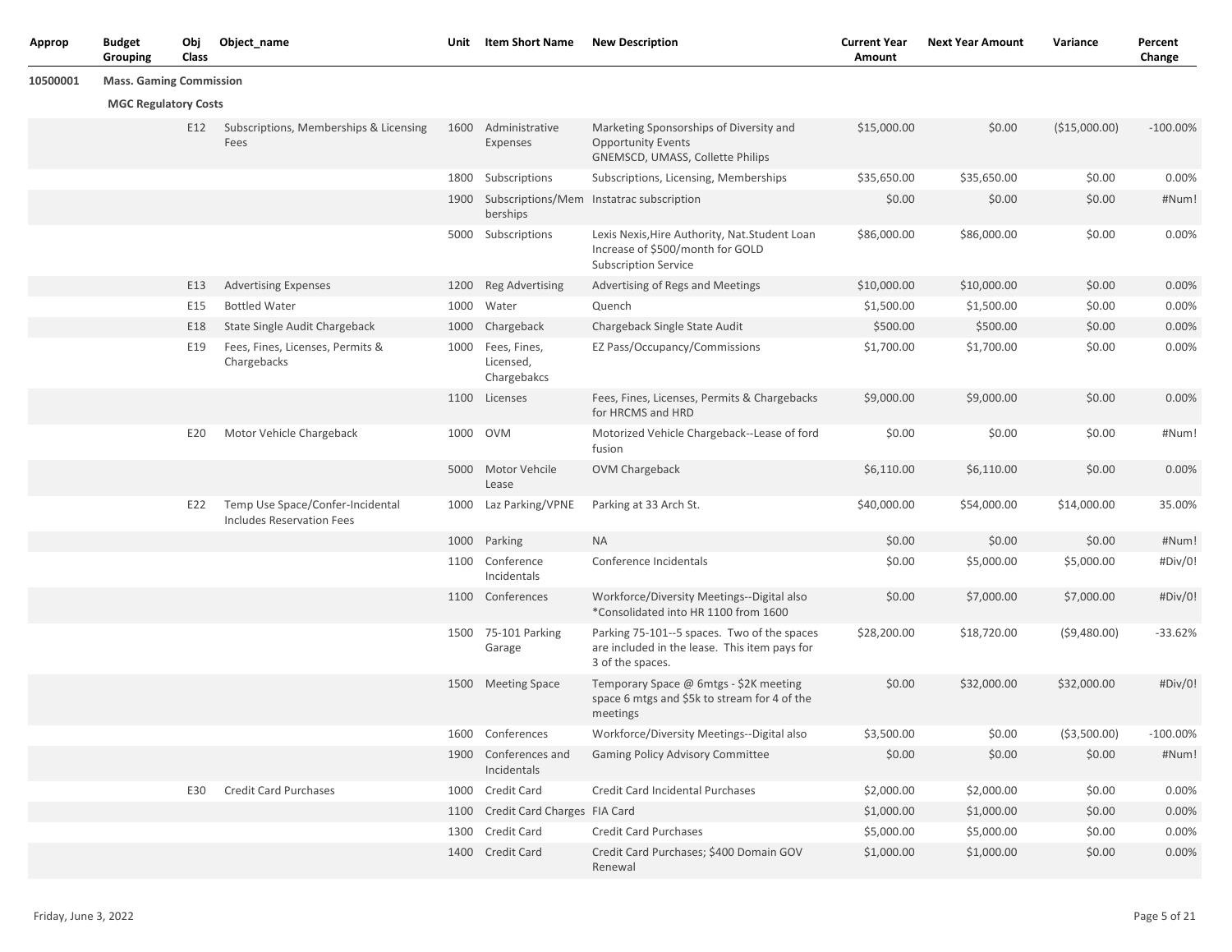| <b>Approp</b> | <b>Budget</b><br>Grouping      | Obj<br>Class | Object_name                                                                       | Unit | <b>Item Short Name</b>                                          | <b>New Description</b>                                                               | <b>Current Year</b><br>Amount | <b>Next Year Amount</b> | Variance     | Percent<br>Change |
|---------------|--------------------------------|--------------|-----------------------------------------------------------------------------------|------|-----------------------------------------------------------------|--------------------------------------------------------------------------------------|-------------------------------|-------------------------|--------------|-------------------|
| 10500001      | <b>Mass. Gaming Commission</b> |              |                                                                                   |      |                                                                 |                                                                                      |                               |                         |              |                   |
|               | <b>MGC Regulatory Costs</b>    |              |                                                                                   |      |                                                                 |                                                                                      |                               |                         |              |                   |
|               |                                | E30          | <b>Credit Card Purchases</b>                                                      |      | 1500 Credit Card                                                | Allowable Credit Card Expenses                                                       | \$7,500.00                    | \$7,500.00              | \$0.00       | 0.00%             |
|               |                                |              |                                                                                   |      | 5000 Credit Card                                                | <b>Credit Card Purchases</b>                                                         | \$15,000.00                   | \$15,000.00             | \$0.00       | 0.00%             |
|               |                                | E41          | Out Of State Travel Expen on Behalf of<br><b>State Employ</b>                     | 1000 | Travel                                                          | <b>Travel Agency Fees</b>                                                            | \$0.00                        | \$2,500.00              | \$2,500.00   | #Div/0!           |
|               |                                |              |                                                                                   |      | 1100 Travel                                                     | <b>Travel Agent</b><br>*Consolidated into HR 1100 from 1600                          | \$0.00                        | \$1,000.00              | \$1,000.00   | #Div/0!           |
|               |                                |              |                                                                                   |      | 1200 Conference,<br>Training, Registion<br>Fees                 | Conference, Training, Registion Fees                                                 | \$2,500.00                    | \$6,250.00              | \$3,750.00   | 150.00%           |
|               |                                |              |                                                                                   | 1200 | Travel                                                          | Conference/Trainings Travel and Lodging for<br>4 FTE                                 | \$1,000.00                    | \$2,500.00              | \$1,500.00   | 150.00%           |
|               |                                |              |                                                                                   | 1400 | Travel                                                          | <b>Travel Agent Expenses</b>                                                         | \$0.00                        | \$0.00                  | \$0.00       | #Num!             |
|               |                                |              |                                                                                   | 1500 | Travel Agency Fees Travel                                       |                                                                                      | \$10,000.00                   | \$10,000.00             | \$0.00       | 0.00%             |
|               |                                |              |                                                                                   | 1600 | Travel                                                          | <b>Travel Agent</b>                                                                  | \$0.00                        | \$0.00                  | \$0.00       | #Num!             |
|               |                                |              |                                                                                   | 5000 | <b>Travel Agent</b>                                             | Travel Agent for Trainings and Investigations                                        | \$50,000.00                   | \$75,000.00             | \$25,000.00  | 50.00%            |
|               |                                |              |                                                                                   | 7000 | <b>Travel Agent</b>                                             | <b>Travel Leaders</b><br>G2E for meetings with Vendors and Licensing<br>of Primaries | \$4,000.00                    | \$7,000.00              | \$3,000.00   | 75.00%            |
|               |                                | E42          | In-State Travel & Related Expen on Behalf 1400 Travel Agent<br>of State Employees |      |                                                                 | In-State Travel and Related Expenses                                                 | \$0.00                        | \$0.00                  | \$0.00       | #Num!             |
|               |                                | EE2          | Conference, Training and Registration Fees 1000 Conference                        |      | Registrations                                                   | <b>Registration Fees</b>                                                             | \$750.00                      | \$1,125.00              | \$375.00     | 50.00%            |
|               |                                |              |                                                                                   |      | 1100 Conference,<br><b>Training</b><br><b>Registration Fees</b> | GNEMSDC, Umass, Colette Phillips<br>*Consolidated into HR 1100 from 1600             | \$0.00                        | \$5,500.00              | \$5,500.00   | #Div/0!           |
|               |                                |              |                                                                                   |      | 1100 Training                                                   | Conference, Training and Registration Fees                                           | \$0.00                        | \$500.00                | \$500.00     | #Div/0!           |
|               |                                |              |                                                                                   | 1300 | <b>Gaming Forum</b>                                             | Travel allocated to divisions                                                        | \$0.00                        | \$0.00                  | \$0.00       | #Num!             |
|               |                                |              |                                                                                   | 1300 | Travel                                                          | <b>NA</b>                                                                            | \$0.00                        | \$0.00                  | \$0.00       | #Num!             |
|               |                                |              |                                                                                   | 1300 | <b>Travel and Conf</b>                                          | Conference, Training and Registration Fees                                           | \$0.00                        | \$5,000.00              | \$5,000.00   | #Div/0!           |
|               |                                |              |                                                                                   | 1400 | Conference                                                      | Conference, Training and Registrations Fees                                          | \$0.00                        | \$2,500.00              | \$2,500.00   | #Div/0!           |
|               |                                |              |                                                                                   | 1500 | <b>Registration Fees</b>                                        | Conference/Trainings                                                                 | \$7,000.00                    | \$7,000.00              | \$0.00       | 0.00%             |
|               |                                |              |                                                                                   | 1600 | Conference,<br><b>Training</b><br><b>Registration Fees</b>      | GNEMSDC, Umass, Colette Phillips                                                     | \$0.00                        | \$0.00                  | \$0.00       | #Num!             |
|               |                                |              |                                                                                   |      | 5000 Registrations                                              | Training/Conference Registration Fees.                                               | \$22,500.00                   | \$26,250.00             | \$3,750.00   | 16.67%            |
|               |                                |              |                                                                                   | 7000 | Conferences                                                     | Conference, Training & Registration.                                                 | \$3,000.00                    | \$4,000.00              | \$1,000.00   | 33.33%            |
|               |                                | EE9          | <b>Employee Recognition Chargeback</b>                                            |      | 1100 Employee Morale                                            | <b>Employee Recognition Program</b>                                                  | \$5,000.00                    | \$5,000.00              | \$0.00       | 0.00%             |
|               |                                |              | Obj Class Totals:                                                                 |      |                                                                 |                                                                                      | \$523,003.92                  | \$634,974.92            | \$111,971.00 | 21.41%            |
|               |                                | FF           | <b>FACILITY OPERATIONAL EXPENSES</b>                                              |      |                                                                 |                                                                                      |                               |                         |              |                   |
|               |                                | F09          | Clothing & Footwear                                                               |      | 5000 Programatic<br>Supplies                                    | Clothing and Footwear                                                                | \$20,000.00                   | \$20,000.00             | \$0.00       | 0.00%             |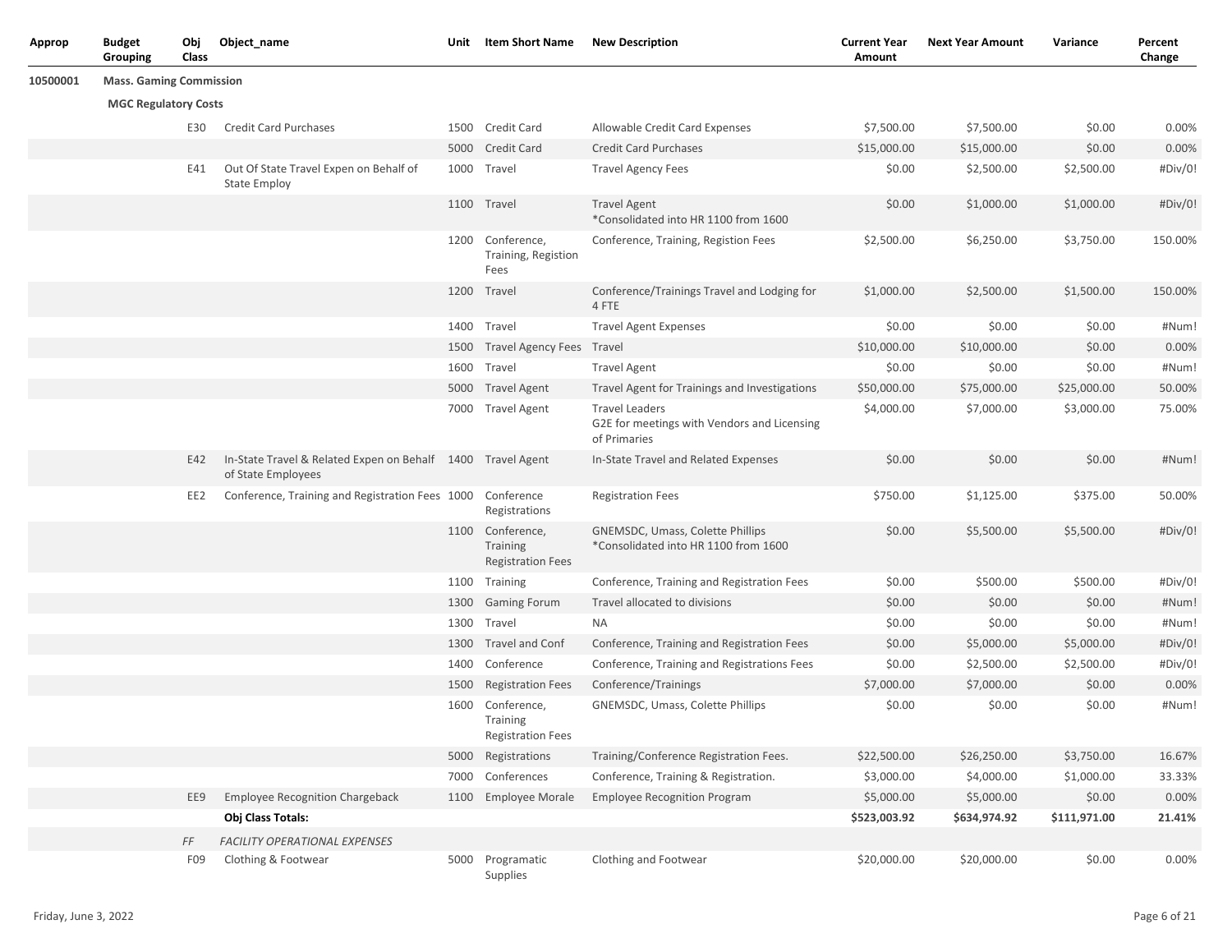| Obj<br><b>Budget</b><br>Object_name<br>Unit Item Short Name<br>New Description<br>Next Year Amount<br><b>Current Year</b> | Variance |
|---------------------------------------------------------------------------------------------------------------------------|----------|
|---------------------------------------------------------------------------------------------------------------------------|----------|

## **10500001 Mass. Gaming Commission**

## **MGC Regulatory Costs**

|                 | <b>Obj Class Totals:</b>                     |          |                                        |                                                                                            | \$20,000.00    | \$20,000.00    | \$0.00           | 0.00%       |
|-----------------|----------------------------------------------|----------|----------------------------------------|--------------------------------------------------------------------------------------------|----------------|----------------|------------------|-------------|
| GG              | <b>ENERGY COSTS AND SPACE RENTAL</b>         |          |                                        |                                                                                            |                |                |                  |             |
| G01             | Space Rental                                 |          | 1000 Office Lease                      | 101 Federal St. 12 months                                                                  | \$1,297,466.58 | \$1,312,322.64 | \$14,856.06      | 1.15%       |
|                 |                                              |          | 1400 Data Center                       | Markley Data Center Costs (Rack Space<br>\$10.8K, Electricity \$13.2K, and Fiber \$4K)     | \$0.00         | \$0.00         | \$0.00           | #Num!       |
| G03             | Electricity                                  | 1000     | Electricity                            | 101 Federal St. 12 months                                                                  | \$32,635.44    | \$32,635.44    | \$0.00           | 0.00%       |
| G05             | <b>Fuel For Vehicles</b>                     | 1000 Gas |                                        | Wex Bank/Gulf                                                                              | \$3,000.00     | \$3,000.00     | \$0.00           | 0.00%       |
|                 | Obj Class Totals:                            |          |                                        |                                                                                            | \$1,333,102.02 | \$1,347,958.08 | \$14,856.06      | 1.11%       |
| HH              | CONSULTANT SVCS (TO DEPTS)                   |          |                                        |                                                                                            |                |                |                  |             |
| H <sub>09</sub> | Attorneys/Legal Services                     | 1000     | Insurance                              | Comprehensive Insurance Policy                                                             | \$151,629.00   | \$163,500.00   | \$11,871.00      | 7.83%       |
|                 |                                              | 1100     | <b>Legal Consultants</b>               | <b>Employment Laywers</b>                                                                  | \$5,000.00     | \$5,000.00     | \$0.00           | 0.00%       |
|                 |                                              | 1100     | Worker's Comp                          | <b>Workers Comp Litigation Fees</b>                                                        | \$5,000.00     | \$5,000.00     | \$0.00           | 0.00%       |
|                 |                                              | 1200     | Legal                                  | <b>NA</b>                                                                                  | \$0.00         | \$0.00         | \$0.00           | #Num!       |
|                 |                                              | 1200     | <b>Litigation Defense</b>              | <b>Outside Counsel Litigation Defense</b>                                                  | \$400,000.00   | \$400,000.00   | \$0.00           | 0.00%       |
|                 |                                              | 1200     | Outside Counsel                        | General Practice, Regulations, Laws, etc.                                                  | \$75,000.00    | \$75,000.00    | \$0.00           | 0.00%       |
|                 |                                              | 1200     | Outside Counsel                        | Labor Employment Law                                                                       | \$25,000.00    | \$25,000.00    | \$0.00           | 0.00%       |
| H19             | <b>Management Consultants</b>                | 1000     | <b>Outside Consultant</b>              | CPA Firm for Annual Audits consistent with<br><b>Generally Accepted Auditing Standards</b> | \$70,000.00    | \$70,000.00    | \$0.00           | 0.00%       |
|                 |                                              | 1200     | <b>Hearing Officer</b>                 | <b>Hearing Officer</b>                                                                     | \$40,000.00    | \$40,000.00    | \$0.00           | 0.00%       |
|                 |                                              |          | 1300 Strategic<br>Consultant           | General Consultant needs for Commissioners<br>or Executive Director                        | \$10,000.00    | \$10,000.00    | \$0.00           | 0.00%       |
| H <sub>23</sub> | <b>Program Coordinators</b>                  | 1500     | Consultant                             | <b>NA</b>                                                                                  | \$0.00         | \$0.00         | \$0.00           | #Num!       |
|                 |                                              | 1500     | Monitor                                | Independent Monitor bills paid in 2nd<br>quarter of FY22                                   | \$281,227.70   | \$0.00         | (5281, 227.70)   | $-100.00\%$ |
|                 |                                              | 1500     | Monitor                                | Independent Monitor bills paid in first<br>quarter of FY22                                 | \$73,024.40    | \$0.00         | (573, 024.40)    | $-100.00\%$ |
|                 |                                              | 1500     | Monitor                                | Prior Year Adjustment                                                                      | \$0.00         | \$0.00         | \$0.00           | #Num!       |
|                 |                                              | 5000     | Outside Consultant                     | <b>HLT Background</b>                                                                      | \$0.00         | \$0.00         | \$0.00           | #Num!       |
| HH3             | Media Design, Editorial and<br>Communication | 1600     | Media Design                           | One Time Instance - Impact Report Design                                                   | \$10,000.00    | \$0.00         | (\$10,000.00)    | $-100.00\%$ |
|                 |                                              | 1800     | Website Design                         | Marketing & Website Design                                                                 | \$25,000.00    | \$25,000.00    | \$0.00           | 0.00%       |
|                 | Obj Class Totals:                            |          |                                        |                                                                                            | \$1,170,881.10 | \$818,500.00   | ( \$352, 381.10) | $-30.10%$   |
| JJ              | <b>OPERATIONAL SERVICES</b>                  |          |                                        |                                                                                            |                |                |                  |             |
| J10             | <b>Auxiliary Financial Services</b>          | 1000     | <b>Auxiliary Financial</b><br>Services | Credit Card Fees/BillMatrix                                                                | \$200.00       | \$200.00       | \$0.00           | 0.00%       |
| J25             | Laboratory & Pharmaceutical Services         | 5000     | <b>Everett Police</b>                  | <b>EPDEverett Police GEU 7FTE's</b>                                                        | \$1,062,872.00 | \$1,333,235.00 | \$270,363.00     | 25.44%      |
|                 |                                              | 5000     | <b>Finger Prints State</b><br>Police   | Chargeback for Finger Print Costs for<br>Licenses @ \$50/set and $\sim$ 4.5K prints        | \$50,000.00    | \$50,000.00    | \$0.00           | 0.00%       |
|                 |                                              | 5000     | Plainville Police<br><b>Salaries</b>   | Plainville Local Police                                                                    | \$225,000.00   | \$411,044.56   | \$186,044.56     | 82.69%      |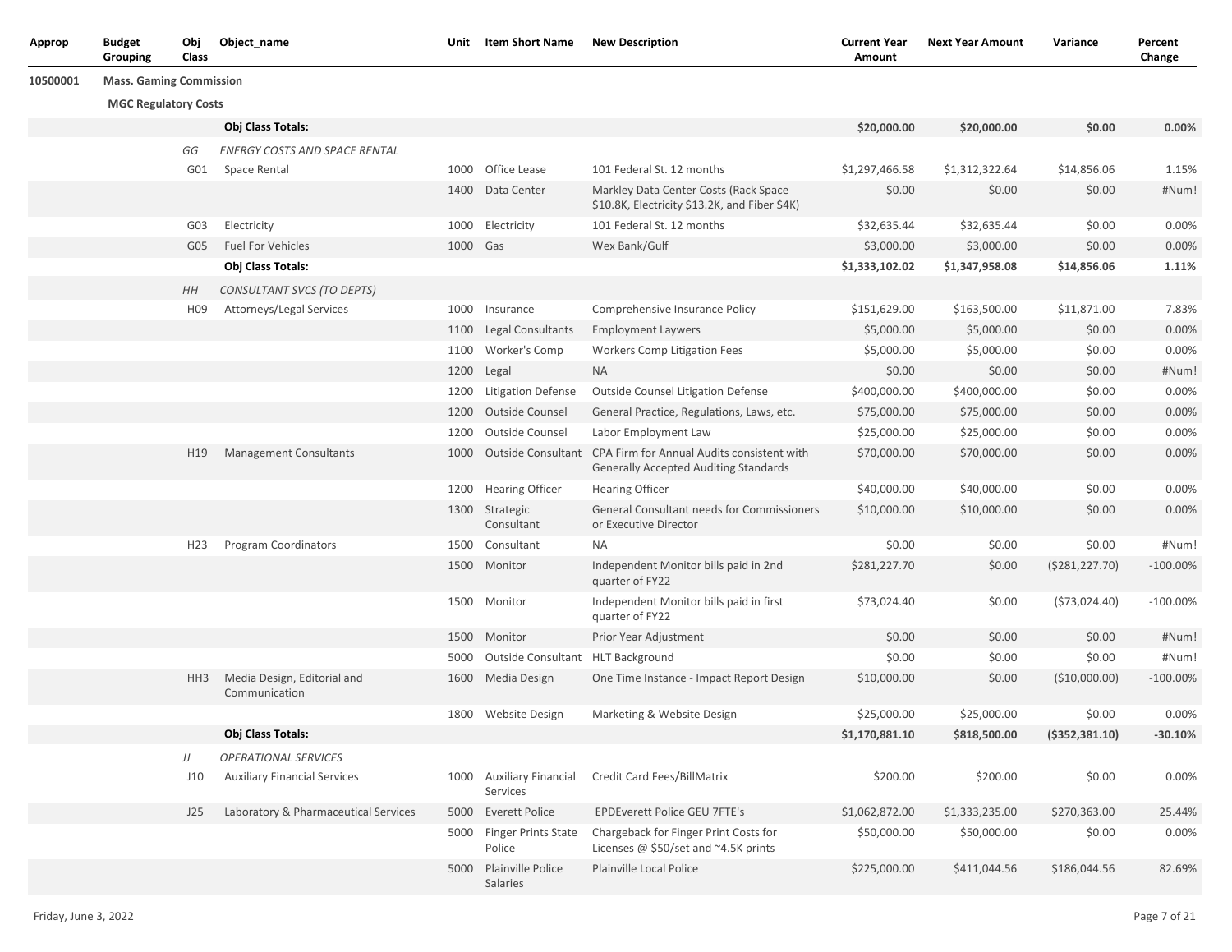| Approp   | <b>Budget</b><br>Grouping      | Obj<br>Class | Object_name                          | Unit | Item Short Name                     | <b>New Description</b>                                                                                         | <b>Current Year</b><br>Amount | <b>Next Year Amount</b> | Variance         | Percent<br>Change |
|----------|--------------------------------|--------------|--------------------------------------|------|-------------------------------------|----------------------------------------------------------------------------------------------------------------|-------------------------------|-------------------------|------------------|-------------------|
| 10500001 | <b>Mass. Gaming Commission</b> |              |                                      |      |                                     |                                                                                                                |                               |                         |                  |                   |
|          | <b>MGC Regulatory Costs</b>    |              |                                      |      |                                     |                                                                                                                |                               |                         |                  |                   |
|          |                                | J25          | Laboratory & Pharmaceutical Services | 5000 | Plainville Police<br>Salaries       | Plainville Local Police amendment for unpaid<br>invoice from FY19                                              | \$58,528.46                   | \$0.00                  | (558, 528.46)    | $-100.00\%$       |
|          |                                |              |                                      |      | 5000 Springfield Police<br>Salaries | SPDSpringfield Police GEU 6 FTEs<br>Amendment for FY21 costs billed in FY22                                    | \$271,539.12                  | \$0.00                  | (5271, 539.12)   | $-100.00\%$       |
|          |                                |              |                                      |      | 5000 Springfield Police<br>Salaries | SPDSpringfield Police GEU 7 FTEs                                                                               | \$821,169.00                  | \$1,014,612.49          | \$193,443.49     | 23.56%            |
|          |                                |              |                                      |      | 5000 State Police                   | MSP MGC Salaries for MGC Investigations<br>and Background Unit                                                 | \$939,199.89                  | \$961,673.22            | \$22,473.33      | 2.39%             |
|          |                                |              |                                      |      | 5000 State Police                   | <b>MSPMGC State Police Troopers Plainville</b><br><b>Straight Time and Payroll Taxes</b>                       | \$1,236,429.79                | \$1,193,336.14          | (543,093.65)     | $-3.49%$          |
|          |                                |              |                                      |      | 5000 State Police                   | <b>MSPMGC State Troopers Everett</b>                                                                           | \$1,672,292.60                | \$1,646,713.44          | $($ \$25,579.16) | $-1.53%$          |
|          |                                |              |                                      |      | 5000 State Police                   | MSPMSP Staff Costs at MGM 16 FTEs                                                                              | \$1,693,031.48                | \$1,830,943.32          | \$137,911.84     | 8.15%             |
|          |                                |              |                                      | 5000 | State Police                        | Prior Year Adjustment                                                                                          | \$0.00                        | \$0.00                  | \$0.00           | #Num!             |
|          |                                |              |                                      | 5000 | State Police OT &<br>Travel         | OT and Travel for Troopers assigned to MGC<br>GEU                                                              | \$1,870,000.00                | \$1,926,100.00          | \$56,100.00      | 3.00%             |
|          |                                | J28          | Law Enforcement                      | 5000 | Lease Vehicles                      | <b>Plainville Law Enforcement Vehicles</b>                                                                     | \$8,877.39                    | \$8,877.39              | \$0.00           | 0.00%             |
|          |                                | J33          | Photographic & Micrographic Services | 1500 | Stenographer                        | <b>Transcriptions services</b>                                                                                 | \$20,000.00                   | \$10,000.00             | (\$10,000.00)    | $-50.00%$         |
|          |                                | J46          | <b>Temporary Help Services</b>       | 1100 | Temp Help                           | Temp help/interns/diversity                                                                                    | \$75,000.00                   | \$75,000.00             | \$0.00           | 0.00%             |
|          |                                | <b>J50</b>   | Instructors/Lecturers/Trainers       |      | 1300 Training                       | <b>Upper Management Training</b>                                                                               | \$0.00                        | \$5,000.00              | \$5,000.00       | #Div/0!           |
|          |                                |              |                                      | 1400 | Training                            | Technical Training not available on LinkedIn                                                                   | \$5,000.00                    | \$5,000.00              | \$0.00           | 0.00%             |
|          |                                | JJ1          | <b>Legal Support Services</b>        | 1200 | Operational<br>Services             | Offsite Storage - \$50 per month charge if<br>boxes are pulled                                                 | \$750.00                      | \$750.00                | \$0.00           | 0.00%             |
|          |                                |              |                                      | 1400 | Litigation                          | <b>Target Litigation Backup</b>                                                                                | \$0.00                        | \$0.00                  | \$0.00           | #Num!             |
|          |                                | JJ2          | <b>Auxiliary Services</b>            | 1000 | Courier                             | <b>USA Couriers</b>                                                                                            | \$300.00                      | \$300.00                | \$0.00           | 0.00%             |
|          |                                |              |                                      |      | 1000 Shredding                      | ProShred                                                                                                       | \$1,615.00                    | \$1,615.00              | \$0.00           | 0.00%             |
|          |                                |              |                                      | 1100 | HR Investigations                   | HR Investigations                                                                                              | \$10,000.00                   | \$10,000.00             | \$0.00           | 0.00%             |
|          |                                |              |                                      | 1100 | Testing                             | All One Health Resouces                                                                                        | \$3,000.00                    | \$3,000.00              | \$0.00           | 0.00%             |
|          |                                |              |                                      | 1800 | Streaming                           | Streaming & Production of Public Meetings                                                                      | \$23,000.00                   | \$23,000.00             | \$0.00           | 0.00%             |
|          |                                |              | Obj Class Totals:                    |      |                                     |                                                                                                                | \$10,047,804.73               | \$10,510,400.56         | \$462,595.83     | 4.60%             |
|          |                                | КK           | <b>EQUIPMENT PURCHASE</b>            |      |                                     |                                                                                                                |                               |                         |                  |                   |
|          |                                | K05          | Office Equipment                     | 1800 | Equipment<br>Purchases              | Increased to purchase additional<br>Photography/Streaming Equipment Net Zero<br>Purchase                       | \$2,500.00                    | \$5,000.00              | \$2,500.00       | 100.00%           |
|          |                                | K07          | <b>Office Furnishings</b>            | 1400 | Office Equipment                    | Creative Office Pavillion                                                                                      | \$5,000.00                    | \$5,000.00              | \$0.00           | 0.00%             |
|          |                                |              |                                      | 1500 | Office Equipment                    | <b>Office Furnishings</b>                                                                                      | \$5,000.00                    | \$5,000.00              | \$0.00           | 0.00%             |
|          |                                |              |                                      | 5000 | Equipment<br>Purchase               | Current year Qtr1 budget adjustment                                                                            | \$0.00                        | \$0.00                  | \$0.00           | #Num!             |
|          |                                |              |                                      |      | 5000 Office Equipment               | Patrol Riffles/Active Shooter Gear--<br>Replacement/Upgrade of Fingerprint<br>Machines to be Windows Compliant | \$47,000.00                   | \$47,000.00             | \$0.00           | 0.00%             |
|          |                                |              | Obj Class Totals:                    |      |                                     |                                                                                                                | \$59,500.00                   | \$62,000.00             | \$2,500.00       | 4.20%             |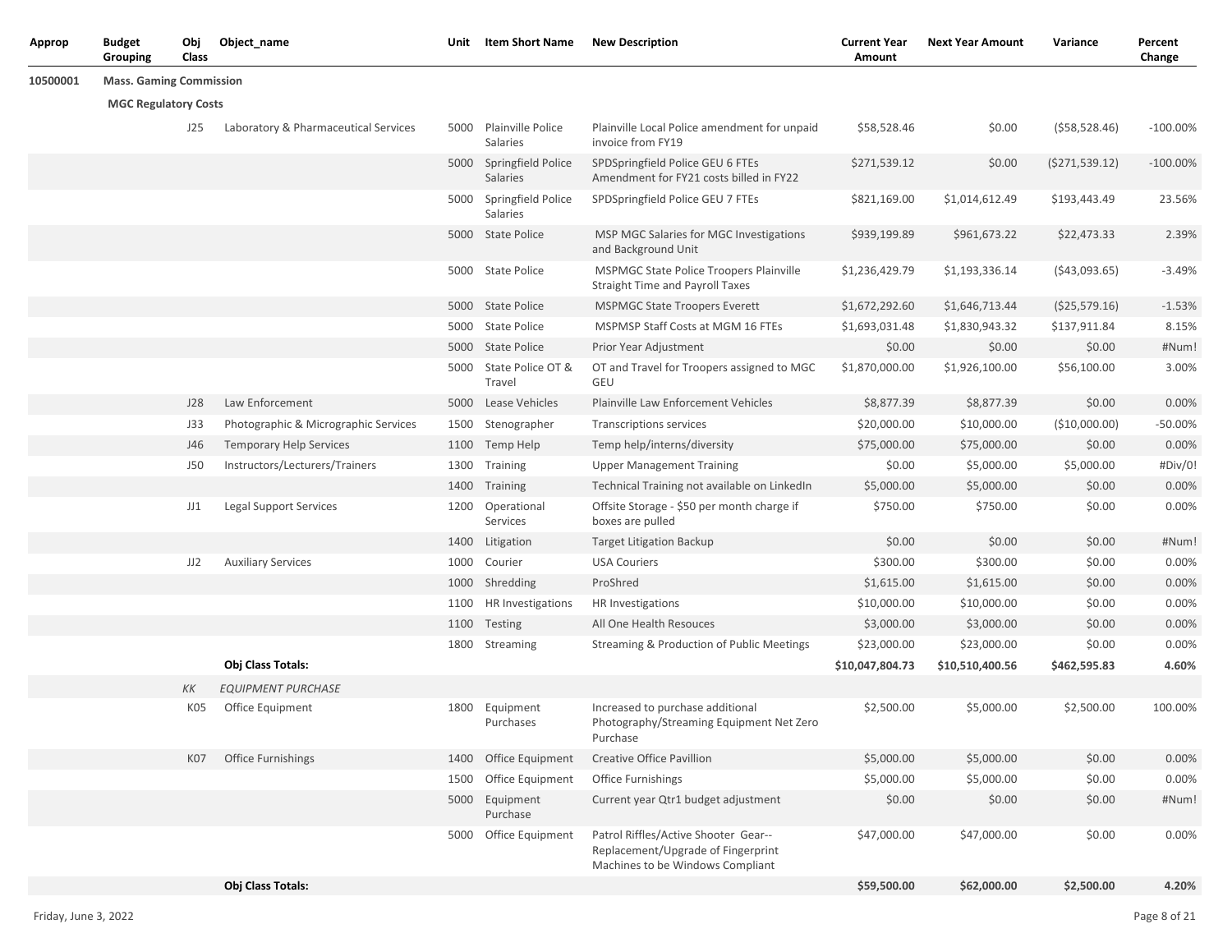| <b>Approp</b> | <b>Budget</b><br>Grouping      | Obj<br>Class | Object name                                                       | Unit | Item Short Name                                    | <b>New Description</b>                                                                                                                                                          | <b>Current Year</b><br>Amount | <b>Next Year Amount</b> | Variance        | Percent<br>Change |
|---------------|--------------------------------|--------------|-------------------------------------------------------------------|------|----------------------------------------------------|---------------------------------------------------------------------------------------------------------------------------------------------------------------------------------|-------------------------------|-------------------------|-----------------|-------------------|
| 10500001      | <b>Mass. Gaming Commission</b> |              |                                                                   |      |                                                    |                                                                                                                                                                                 |                               |                         |                 |                   |
|               | <b>MGC Regulatory Costs</b>    |              |                                                                   |      |                                                    |                                                                                                                                                                                 |                               |                         |                 |                   |
|               |                                | LL           | EQUIPMENT LEASE-MAINTAIN/REPAR                                    |      |                                                    |                                                                                                                                                                                 |                               |                         |                 |                   |
|               |                                | L24          | Motorized Vehicle Equipment Rental or<br>Lease                    |      | 1000 Rental Cars                                   | <b>Enterprise Car Rental</b>                                                                                                                                                    | \$500.00                      | \$500.00                | \$0.00          | 0.00%             |
|               |                                |              |                                                                   |      | 1400 Rental Cars                                   | Enterprise                                                                                                                                                                      | \$0.00                        | \$0.00                  | \$0.00          | #Num!             |
|               |                                | L25          | Office Equipment Rental or Lease                                  |      | 1000 Printing                                      | <b>Pitney Bowes</b>                                                                                                                                                             | \$607.90                      | \$607.90                | \$0.00          | 0.00%             |
|               |                                | L26          | Printing/Photocopy & Micrographics<br>Equip Rent/Lease            |      | 1000 Copier                                        | <b>Canon Financial Services</b><br>Recurring Payments for 13th floor and IEB<br>Per Click costs of \$2.5K                                                                       | \$10,031.50                   | \$10,100.00             | \$68.50         | 0.68%             |
|               |                                |              |                                                                   | 7000 | <b>Equipment Leases</b>                            | 3 Scanner Leases                                                                                                                                                                | \$10,000.00                   | \$10,000.00             | \$0.00          | 0.00%             |
|               |                                | L46          | Print, Photocopying & Micrograph<br><b>Equipment Maint/Repair</b> |      | 1000 Copier                                        | Canon USA/Maintenance & Repair--Initial<br><b>Contract Rate Ended</b>                                                                                                           | \$5,000.00                    | \$5,000.00              | \$0.00          | 0.00%             |
|               |                                |              |                                                                   | 1000 | Xerox Leases                                       | Xerox Leases<br>Recurring Payments of \$11.1K for 3 machines<br>Per Click costs of \$3.2K (avg of this year)                                                                    | \$14,354.85                   | \$15,500.00             | \$1,145.15      | 7.98%             |
|               |                                |              | Obj Class Totals:                                                 |      |                                                    |                                                                                                                                                                                 | \$40,494.25                   | \$41,707.90             | \$1,213.65      | 3.00%             |
|               |                                | <b>NN</b>    | <b>INFRASTRUCTURE:</b>                                            |      |                                                    |                                                                                                                                                                                 |                               |                         |                 |                   |
|               |                                | <b>N50</b>   | Non-Major Facility Infrastructure<br>Maintenance and Repair       |      | 1000 Repairs                                       | Office/Building Repairs                                                                                                                                                         | \$5,000.00                    | \$5,000.00              | \$0.00          | 0.00%             |
|               |                                |              |                                                                   | 1400 | Facilities<br>Maintenance                          | \$4,450 Annual Main & Support, Parts/HVAC<br>monitoring; Viscom \$1,500 Building Security                                                                                       | \$10,000.00                   | \$10,000.00             | \$0.00          | 0.00%             |
|               |                                |              |                                                                   |      | 5000 Non-Major Facility<br>Maintenance &<br>Repair | Office Reconfiguration                                                                                                                                                          | \$10,000.00                   | \$10,000.00             | \$0.00          | 0.00%             |
|               |                                |              | Obj Class Totals:                                                 |      |                                                    |                                                                                                                                                                                 | \$25,000.00                   | \$25,000.00             | \$0.00          | 0.00%             |
|               |                                | PP           | <b>STATE AID/POL SUB</b>                                          |      |                                                    |                                                                                                                                                                                 |                               |                         |                 |                   |
|               |                                | <b>PO1</b>   | <b>Grants To Public Entities</b>                                  |      | 1100 Grants                                        | Worforce Development and Diversity Grants<br>--Business Technical Assistance<br>--Women in Construction<br>--Regional WF Collaborations<br>*Consolidated into HR 1100 from 1600 | \$0.00                        | \$150,000.00            | \$150,000.00    | #Div/0!           |
|               |                                |              |                                                                   |      | 1600 Grants                                        | Completed - MCCA contibution to Workforce<br>Development                                                                                                                        | \$25,000.00                   | \$0.00                  | (\$25,000.00)   | $-100.00\%$       |
|               |                                |              |                                                                   |      | 1600 Grants                                        | Worforce Development and Diversity Grants<br>--Business Technical Assistance<br>--Women in Construction<br>--Regional WF Collaborations                                         | \$150,000.00                  | \$0.00                  | ( \$150,000.00) | $-100.00\%$       |
|               |                                |              | Obj Class Totals:                                                 |      |                                                    |                                                                                                                                                                                 | \$175,000.00                  | \$150,000.00            | ( \$25,000.00)  | $-14.29%$         |
|               |                                | UU           | IT Non-Payroll Expenses                                           |      |                                                    |                                                                                                                                                                                 |                               |                         |                 |                   |
|               |                                | U01          | Telecommunications Services Data                                  |      | <b>IONS SERVICES</b><br>DATA                       | 1400 TELECOMMUNICAT Surveillance, CMS Primary/Backup Circuits,<br>Lab Line, Windstream Services (VPN, LAN,<br>WAN redundancy) etc                                               | \$266,268.28                  | \$278,584.06            | \$12,315.78     | 4.63%             |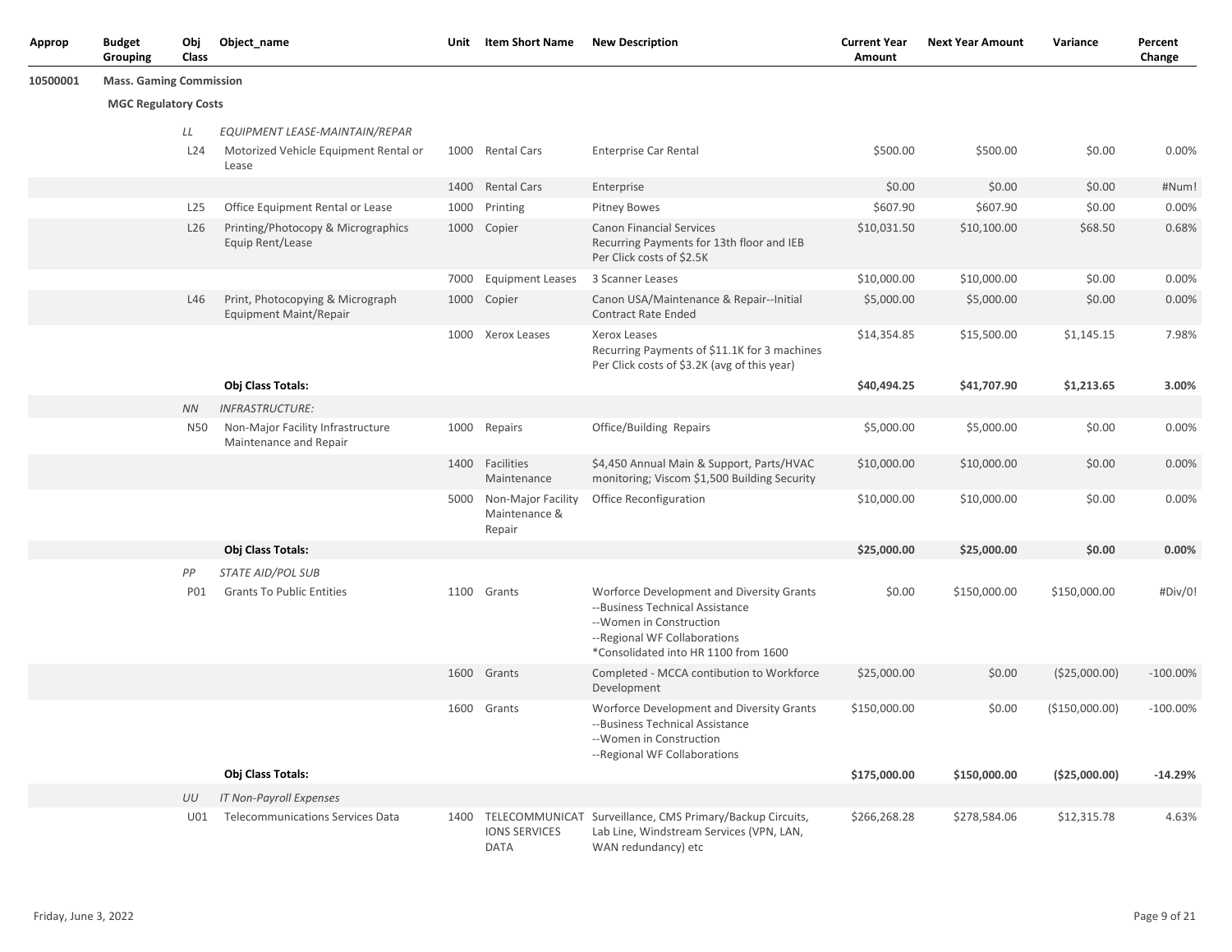| Approp   | <b>Budget</b><br>Grouping      | Obj<br>Class | Object_name                                                         | Unit | <b>Item Short Name</b>                                                      | <b>New Description</b>                                                                                        | <b>Current Year</b><br>Amount | <b>Next Year Amount</b> | Variance        | Percent<br>Change |
|----------|--------------------------------|--------------|---------------------------------------------------------------------|------|-----------------------------------------------------------------------------|---------------------------------------------------------------------------------------------------------------|-------------------------------|-------------------------|-----------------|-------------------|
| 10500001 | <b>Mass. Gaming Commission</b> |              |                                                                     |      |                                                                             |                                                                                                               |                               |                         |                 |                   |
|          | <b>MGC Regulatory Costs</b>    |              |                                                                     |      |                                                                             |                                                                                                               |                               |                         |                 |                   |
|          |                                |              | U02 Telecommunications Services - Voice                             |      | IONS SERVICES -<br><b>VOICE</b>                                             | 1400 TELECOMMUNICAT OfficeSuite (Voice, HD Meeting, WeConnect),<br>Verizon Wireless, Multi-location fax lines | \$117,855.44                  | \$112,710.12            | (55, 145.32)    | $-4.37%$          |
|          |                                | U03          | Software & Information Technology<br>Licenses (IT)                  |      | 1400 SOFTWARE &<br><b>INFORMATION</b><br><b>TECHNOLOGY</b><br>LICENSES (IT) | Adobe, Sharepoint, O365, Azure, JIRA, MDM<br>etc                                                              | \$401,420.71                  | \$455,310.48            | \$53,889.77     | 13.42%            |
|          |                                |              |                                                                     |      | 5000 Software                                                               | <b>ITRACK</b>                                                                                                 | \$11,700.00                   | \$11,700.00             | \$0.00          | 0.00%             |
|          |                                | U04          | Information Technology Chargeback                                   |      | 1400 INFORMATION<br><b>TECHNOLOGY</b><br>CHARGEBACK                         | ITD/BCS Chargeback                                                                                            | \$97,931.00                   | \$63,226.34             | ( \$34, 704.66) | $-35.44%$         |
|          |                                | U05          | Information Technology (IT) Temp Staff<br><b>Augmentation Profs</b> |      | 1000 IT Consultants                                                         | <b>Diversity Consultants</b>                                                                                  | \$25,000.00                   | \$25,000.00             | \$0.00          | 0.00%             |
|          |                                |              |                                                                     |      | 1000 IT Consultants                                                         | Web penetration Testing                                                                                       | \$8,000.00                    | \$8,000.00              | \$0.00          | 0.00%             |
|          |                                |              |                                                                     |      | 1400 CMS -<br>\$2,484,206.46                                                | CMS - IGT Intelligen (PPC, MGM, EBH)                                                                          | \$2,326,368.27                | \$2,326,368.27          | \$0.00          | 0.00%             |
|          |                                |              |                                                                     |      | 1400 CONSULTING -<br>\$75,000                                               | IT Consulting Support (TBD)                                                                                   | \$50,000.00                   | \$50,000.00             | \$0.00          | 0.00%             |
|          |                                |              |                                                                     |      | 1400 Staff<br>Augmentations<br>Professionals                                | McInnis Consulting Jira Expert                                                                                | \$10,000.00                   | \$10,000.00             | \$0.00          | 0.00%             |
|          |                                | U06          | Information Technology (IT) Cabling                                 |      | 1400 IT Cabling                                                             | Runs/Cabling                                                                                                  | \$3,000.00                    | \$3,000.00              | \$0.00          | 0.00%             |
|          |                                | U07          | Information Technology (IT) Equipment                               | 1400 | <b>Cloud Migration</b>                                                      | Prior Year Adjustment                                                                                         | \$0.00                        | \$0.00                  | \$0.00          | #Num!             |
|          |                                |              |                                                                     |      | 1400 IT Equipment                                                           | IT Equipment, emergency replacements<br>(switches, routers, firewalls) etc                                    | \$120,000.00                  | \$145,000.00            | \$25,000.00     | 20.83%            |
|          |                                |              |                                                                     |      | 1800 Database                                                               | Customer Relationship management tool                                                                         | \$0.00                        | \$0.00                  | \$0.00          | #Num!             |
|          |                                |              |                                                                     |      | 1900 IT Software                                                            | Grant Software                                                                                                | \$0.00                        | \$0.00                  | \$0.00          | #Num!             |
|          |                                | U09          | Information Technology (IT) Equip Rental<br>Or Lease                | 1400 | INFORMATION<br><b>TECHNOLOGY (IT)</b><br><b>EQUIP RENTAL OR</b><br>LEASE    | ACS Leases (Refresh)                                                                                          | \$76,200.00                   | \$125,695.00            | \$49,495.00     | 64.95%            |
|          |                                | U10          | Information Tech (IT) Equipment<br>Maintenance & Repair             | 1000 | Cable                                                                       | Cable/Comcast                                                                                                 | \$5,500.00                    | \$5,500.00              | \$0.00          | 0.00%             |
|          |                                |              |                                                                     |      | 1400 IT Maintenance<br>and Repair                                           | Annual M&S Equipment/Services                                                                                 | \$106,436.54                  | \$131,802.76            | \$25,366.22     | 23.83%            |
|          |                                | U11          | Information Technology (IT) Contract<br>Services                    |      |                                                                             | 1400 IT Contract Services LMS, Gartner, Tallan Services                                                       | \$400,000.00                  | \$471,017.00            | \$71,017.00     | 17.75%            |
|          |                                |              | Obj Class Totals:                                                   |      |                                                                             |                                                                                                               | \$4,025,680.24                | \$4,222,914.03          | \$197,233.79    | 4.90%             |
|          | <b>MGC Regulatory Costs</b>    |              | Totals:                                                             |      |                                                                             |                                                                                                               | \$27,191,908.23               | \$29,343,551.47         | \$2,151,643.24  | 7.91%             |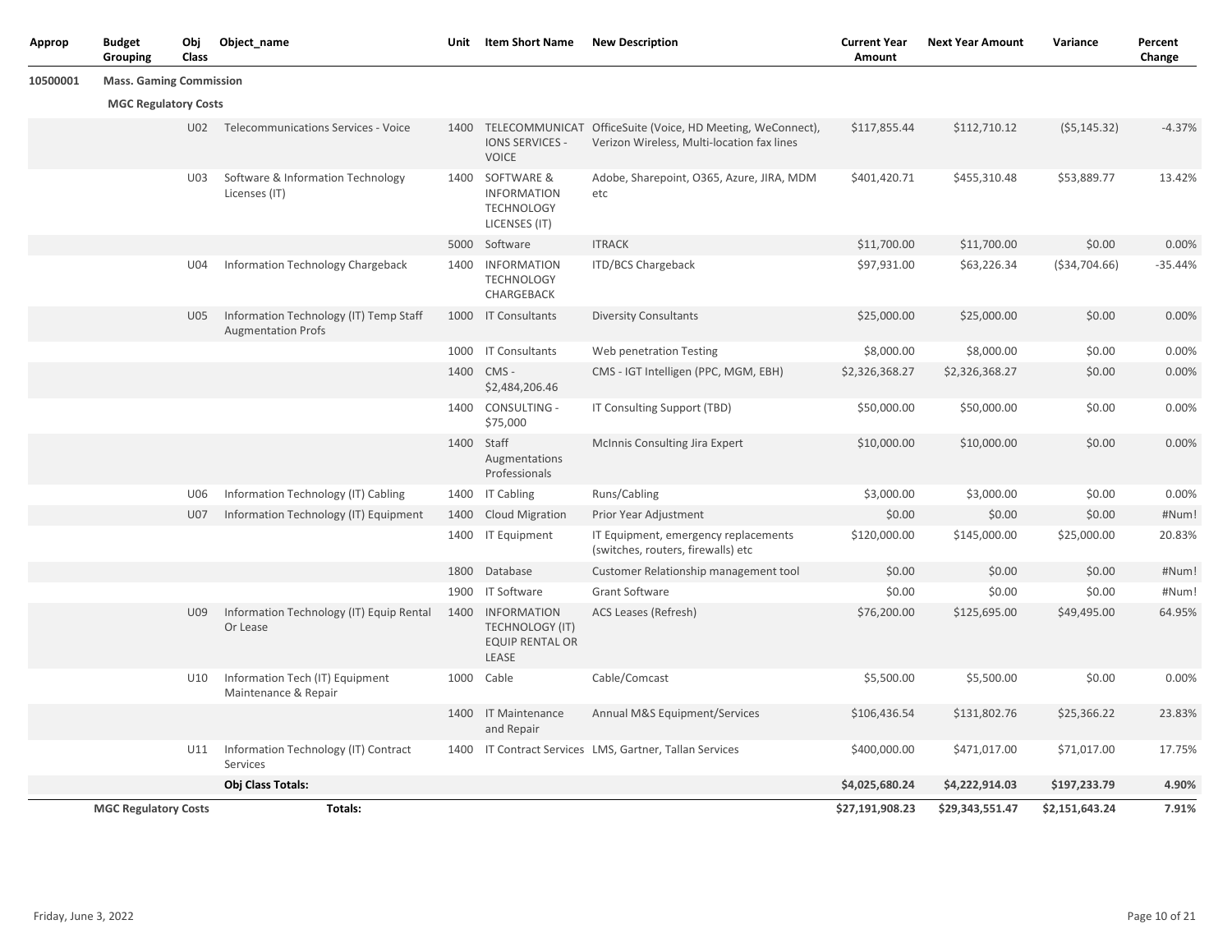| Approp   | <b>Budget</b><br>Grouping      | Obj<br>Class | Object_name                    | Unit | <b>Item Short Name</b>  | <b>New Description</b>                                    | <b>Current Year</b><br>Amount | <b>Next Year Amount</b> | Variance     | Percent<br>Change |
|----------|--------------------------------|--------------|--------------------------------|------|-------------------------|-----------------------------------------------------------|-------------------------------|-------------------------|--------------|-------------------|
| 10500001 | <b>Mass. Gaming Commission</b> |              |                                |      |                         |                                                           |                               |                         |              |                   |
|          | Indirect                       |              |                                |      |                         |                                                           |                               |                         |              |                   |
|          |                                | ΕE           | <b>ADMINISTRATIVE EXPENSES</b> |      |                         |                                                           |                               |                         |              |                   |
|          |                                | E16          | Indirect Cost Recoupment       | 2000 | Indirect                | Indirect adjustments from 2nd quarter<br>revisions        | (515, 877.23)                 | \$0.00                  | \$15,877.23  | $-100.00\%$       |
|          |                                |              |                                |      | 2000 Indirect           | Indirect Expense on Turnover Savings                      | ( \$25,000.00)                | \$0.00                  | \$25,000.00  | $-100.00\%$       |
|          |                                |              |                                | 2000 | Indirect                | <b>NA</b>                                                 | \$0.00                        | \$0.00                  | \$0.00       | #Num!             |
|          |                                |              |                                |      | 2000 Indirect           | Prior Year Adjustment                                     | \$0.00                        | \$0.00                  | \$0.00       | #Num!             |
|          |                                |              |                                | 2000 | Indirect Agency<br>Wide | Indirect at 10% of AA, CC, HH, JJ and UU<br>excluding U07 | \$2,286,055.34                | \$2,419,852.48          | \$133,797.14 | 5.85%             |
|          |                                |              | <b>Obj Class Totals:</b>       |      |                         |                                                           | \$2,245,178.11                | \$2,419,852.48          | \$174,674.37 | 7.78%             |
|          | Indirect                       |              | Totals:                        |      |                         |                                                           | \$2,245,178.11                | \$2,419,852.48          | \$174,674.37 | 7.78%             |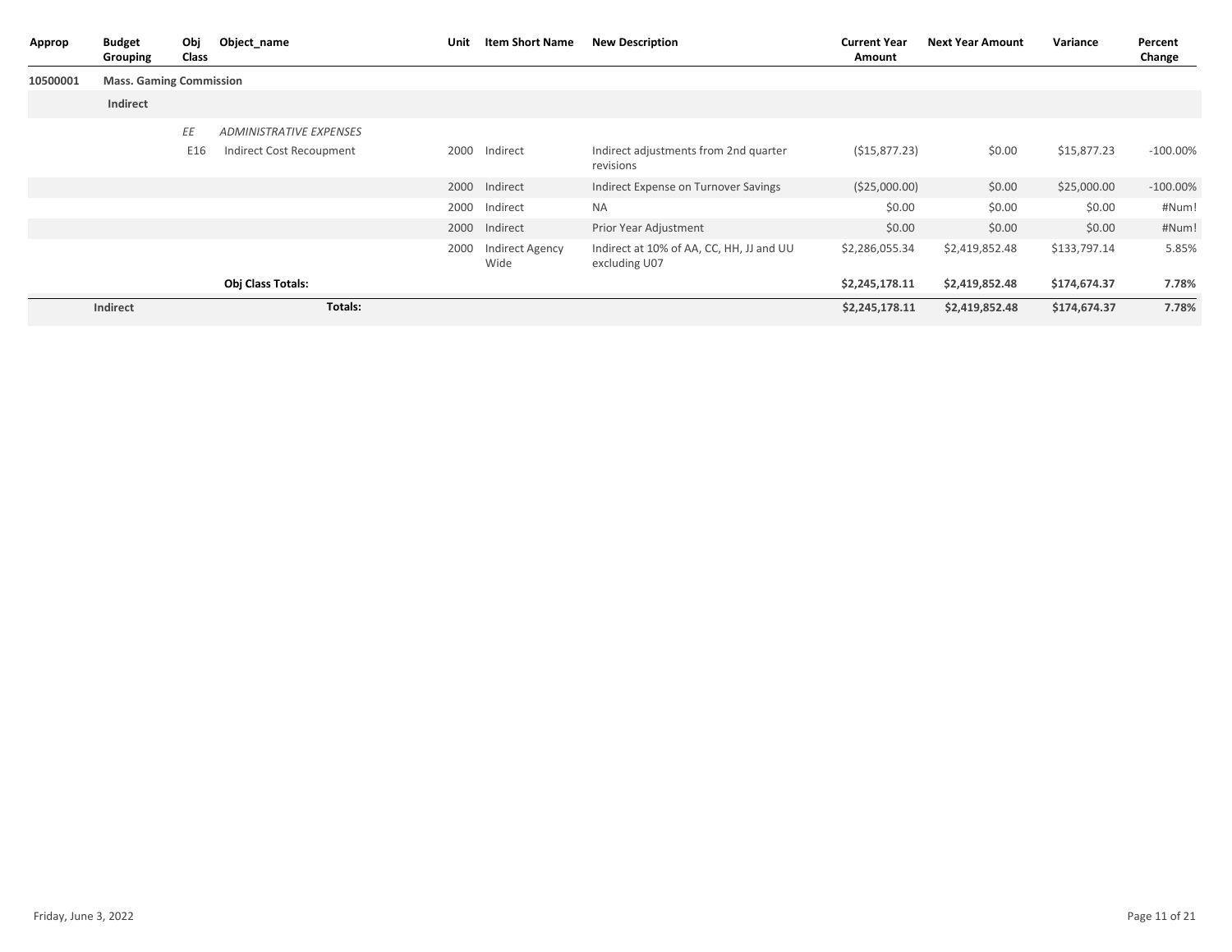| Approp   | <b>Budget</b><br>Grouping              | Obj<br>Class    | Object_name                                       | Unit | <b>Item Short Name</b>  | <b>New Description</b>                                                                                                                                                  | <b>Current Year</b><br>Amount | <b>Next Year Amount</b> | Variance     | Percent<br>Change |  |  |
|----------|----------------------------------------|-----------------|---------------------------------------------------|------|-------------------------|-------------------------------------------------------------------------------------------------------------------------------------------------------------------------|-------------------------------|-------------------------|--------------|-------------------|--|--|
| 10500001 | <b>Mass. Gaming Commission</b>         |                 |                                                   |      |                         |                                                                                                                                                                         |                               |                         |              |                   |  |  |
|          | Office of Attorney General and AGO MSP |                 |                                                   |      |                         |                                                                                                                                                                         |                               |                         |              |                   |  |  |
|          |                                        | JJ              | <b>OPERATIONAL SERVICES</b>                       |      |                         |                                                                                                                                                                         |                               |                         |              |                   |  |  |
|          |                                        | J25             | Laboratory & Pharmaceutical Services              | 9000 | <b>State Police</b>     | MSPAGO State Police OT                                                                                                                                                  | \$350,000.00                  | \$360,500.00            | \$10,500.00  | 3.00%             |  |  |
|          |                                        |                 |                                                   | 9000 | <b>State Police</b>     | MSPAGO Straight Time Troopers and Payroll<br>Taxes 3FTEs for FY23                                                                                                       | \$587,971.46                  | \$578,613.12            | (59,358.34)  | $-1.59%$          |  |  |
|          |                                        |                 | Obj Class Totals:                                 |      |                         |                                                                                                                                                                         | \$937,971.46                  | \$939,113.12            | \$1,141.66   | 0.12%             |  |  |
|          |                                        | 00              |                                                   |      |                         |                                                                                                                                                                         |                               |                         |              |                   |  |  |
|          |                                        | O <sub>99</sub> |                                                   | 9000 | <b>Attorney General</b> | Funds FTEs assigned to the unit, various<br>percentages of FTEs of support, and<br>management positions, office space, travel,<br>conferences, and investigative costs. | \$2,630,034.15                | \$2,927,384.00          | \$297,349.85 | 11.31%            |  |  |
|          |                                        |                 |                                                   | 9000 | Indirect                | Prior Year Adjustment                                                                                                                                                   | \$0.00                        | \$0.00                  | \$0.00       | #Num!             |  |  |
|          |                                        |                 | <b>Obj Class Totals:</b>                          |      |                         |                                                                                                                                                                         | \$2,630,034.15                | \$2,927,384.00          | \$297,349.85 | 11.31%            |  |  |
|          |                                        |                 | Office of Attorney General and AGO MSP<br>Totals: |      |                         |                                                                                                                                                                         | \$3,568,005.61                | \$3,866,497.12          | \$298,491.51 | 8.37%             |  |  |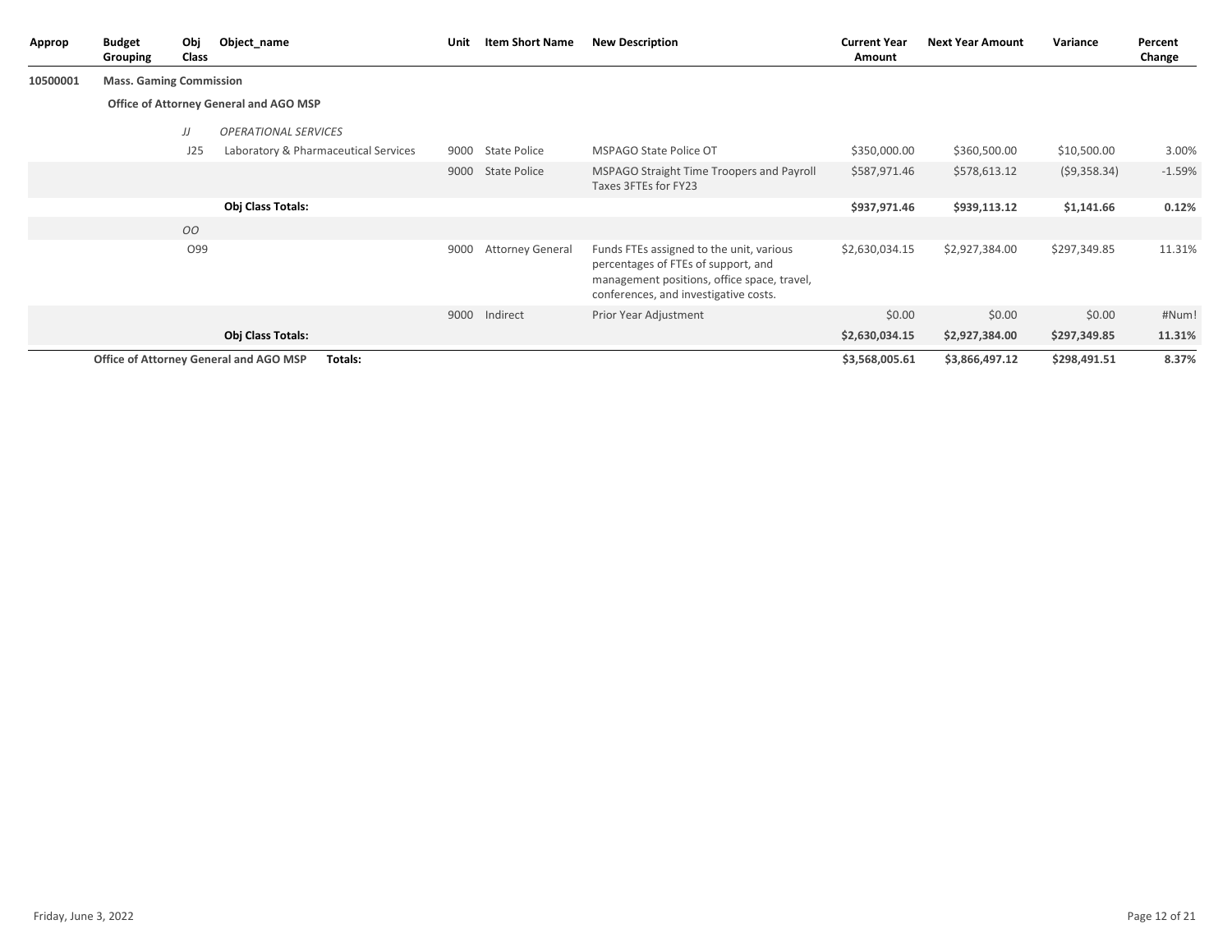| Approp   | <b>Budget</b><br>Grouping      | Obj<br>Class | Object name                                     | Unit | <b>Item Short Name</b> | <b>New Description</b> | <b>Current Year</b><br>Amount | Next Year Amount | Variance | Percent<br>Change |
|----------|--------------------------------|--------------|-------------------------------------------------|------|------------------------|------------------------|-------------------------------|------------------|----------|-------------------|
| 10500001 | <b>Mass. Gaming Commission</b> |              |                                                 |      |                        |                        |                               |                  |          |                   |
|          |                                |              | <b>Alcohol and Beverage Control Commission</b>  |      |                        |                        |                               |                  |          |                   |
|          |                                | OO           |                                                 |      |                        |                        |                               |                  |          |                   |
|          |                                | O01          |                                                 |      | 9001 ISA with ABCC     | ABCC                   | \$75,000.00                   | \$75,000.00      | \$0.00   | $0.00\%$          |
|          |                                |              | <b>Obj Class Totals:</b>                        |      |                        |                        | \$75,000.00                   | \$75,000.00      | \$0.00   | 0.00%             |
|          |                                |              | Alcohol and Beverage Control Commission Totals: |      |                        |                        | \$75,000.00                   | \$75,000.00      | \$0.00   | 0.00%             |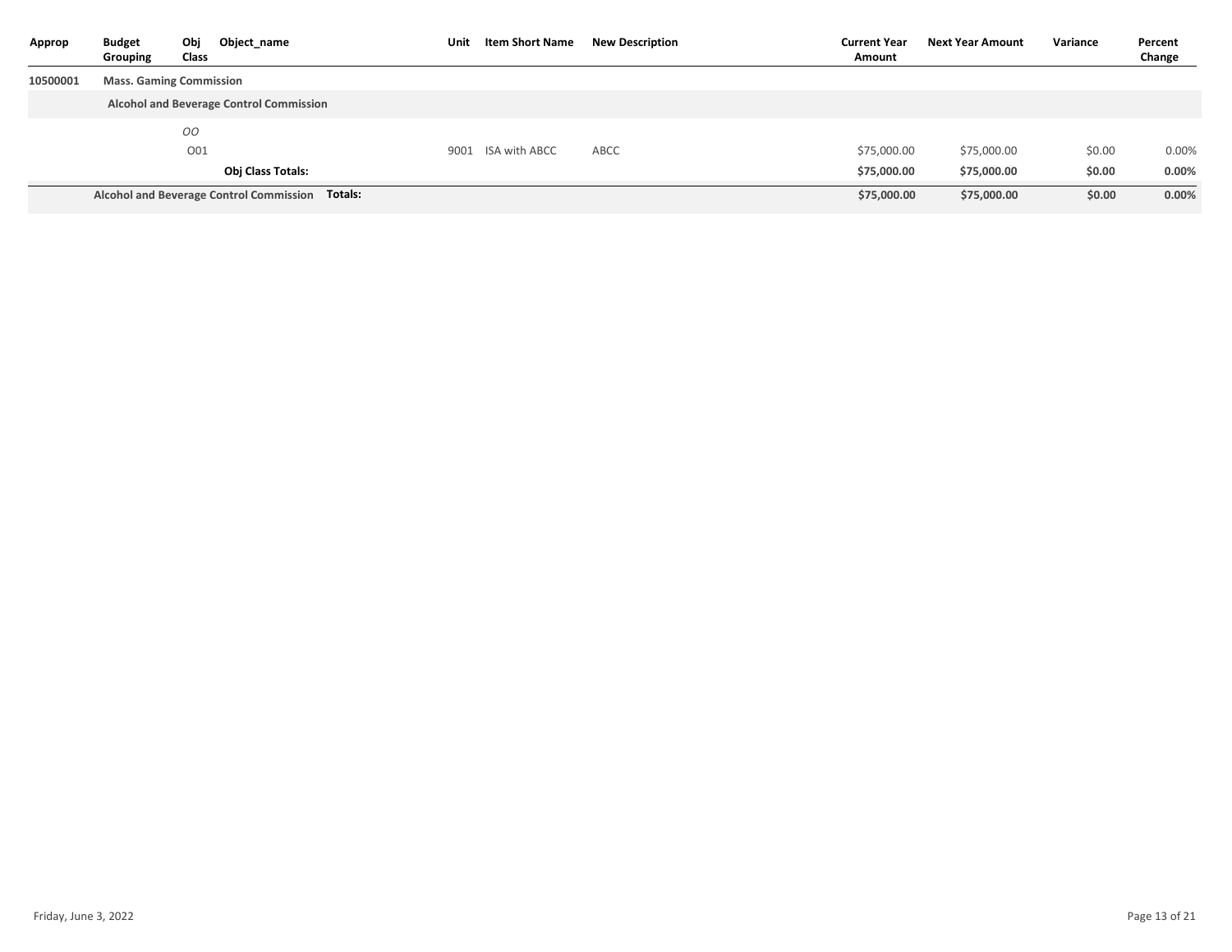| Approp                      | <b>Budget</b><br>Grouping      | Obj<br>Class    | Object_name                                                     |      | Unit Item Short Name          | <b>New Description</b>                                      | <b>Current Year</b><br>Amount | <b>Next Year Amount</b> | Variance        | Percent<br>Change |
|-----------------------------|--------------------------------|-----------------|-----------------------------------------------------------------|------|-------------------------------|-------------------------------------------------------------|-------------------------------|-------------------------|-----------------|-------------------|
| 10500001                    | <b>Mass. Gaming Commission</b> |                 |                                                                 |      |                               |                                                             |                               |                         |                 |                   |
| <b>Appropriation Totals</b> |                                |                 |                                                                 |      |                               |                                                             | \$33,080,091.95               | \$35,704,901.07         | \$2,624,809.12  | 7.93%             |
| 10500003                    |                                |                 | <b>MGC Mass Racing Development and Oversigh</b>                 |      |                               |                                                             |                               |                         |                 |                   |
|                             | <b>MGC Regulatory Costs</b>    |                 |                                                                 |      |                               |                                                             |                               |                         |                 |                   |
|                             |                                | ΑA              | REGULAR EMPLOYEE COMPENSATION                                   |      |                               |                                                             |                               |                         |                 |                   |
|                             |                                | A01             | Salaries: Inclusive                                             | 1000 | Employee<br>Compensation      | Admin Employees Salaries                                    | \$223,849.78                  | \$209,120.02            | ( \$14, 729.76) | $-6.58%$          |
|                             |                                |                 |                                                                 | 1100 | Employee<br>Compensatio       | <b>HR Employees Salaries</b>                                | \$50,424.53                   | \$105,766.53            | \$55,342.00     | 109.75%           |
|                             |                                |                 |                                                                 | 1200 | Employee<br>Compensation      | Legal Employees Salaries                                    | \$20,975.51                   | \$35,661.64             | \$14,686.13     | 70.02%            |
|                             |                                |                 |                                                                 |      | 1300 Employee<br>Compensation | Exec. Dir. Employees Salaries                               | \$6,820.87                    | \$28,169.45             | \$21,348.58     | 312.99%           |
|                             |                                |                 |                                                                 |      | 1400 Employee<br>Compensation | IT Employees Salaries                                       | \$145,986.07                  | \$197,045.62            | \$51,059.55     | 34.98%            |
|                             |                                |                 |                                                                 |      | 1500 Employee<br>Compensation | Commissioners Employees Salaries                            | \$61,960.50                   | \$64,831.02             | \$2,870.52      | 4.63%             |
|                             |                                |                 |                                                                 |      | 1800 Employee<br>Compensation | <b>Communications Employees Salaries</b>                    | \$11,654.92                   | \$17,838.02             | \$6,183.10      | 53.05%            |
|                             |                                |                 |                                                                 |      | 3000 Employee<br>Compensation | Regular Employee Salaries                                   | \$282,033.17                  | \$293,314.51            | \$11,281.34     | 4.00%             |
|                             |                                |                 |                                                                 |      | 7000 Employee<br>Compensation | Regular Employee Salaries                                   | \$2,986.44                    | \$3,416.49              | \$430.05        | 14.40%            |
|                             |                                |                 | Obj Class Totals:                                               |      |                               |                                                             | \$806,691.79                  | \$955,163.30            | \$148,471.51    | 18.40%            |
|                             |                                | <b>BB</b>       | REGULAR EMPLOYEE RELATED EXPEN                                  |      |                               |                                                             |                               |                         |                 |                   |
|                             |                                | <b>BO1</b>      | Other Out Of State Travel - INCLUSIVE:<br>AIRFARE, HOTEL, LODGI |      | 3000 Travel                   | Out of State Travel Reimbursement                           | \$1,250.00                    | \$10,000.00             | \$8,750.00      | 700.00%           |
|                             |                                | <b>B02</b>      | In-State Travel                                                 |      | 3000 Travel                   | In State Travel Reimbursement                               | \$500.00                      | \$3,000.00              | \$2,500.00      | 500.00%           |
|                             |                                |                 | Obj Class Totals:                                               |      |                               |                                                             | \$1,750.00                    | \$13,000.00             | \$11,250.00     | 642.86%           |
|                             |                                | СC              | <b>SPECIAL EMPLOYEES</b>                                        |      |                               |                                                             |                               |                         |                 |                   |
|                             |                                | CO <sub>4</sub> | <b>Contracted Seasonal Employees</b>                            |      | 3000 Seasonals                | 4% Increase Seasonal salaries for Plainridge<br>at 35 weeks | \$450,000.00                  | \$468,000.00            | \$18,000.00     | 4.00%             |
|                             |                                |                 | <b>Obj Class Totals:</b>                                        |      |                               |                                                             | \$450,000.00                  | \$468,000.00            | \$18,000.00     | 4.00%             |
|                             |                                | DD              | <b>PENSION &amp; INSURANCE RELATED EX</b>                       |      |                               |                                                             |                               |                         |                 |                   |
|                             |                                |                 | D09 Fringe Benefit Cost Recoupment                              |      | 1000 Fringe                   | Fringe rate of 40%                                          | \$84,010.82                   | \$83,648.25             | ( \$362.57)     | $-0.43%$          |
|                             |                                |                 |                                                                 |      | 1000 Taxes                    | Tax rate of 1.89%                                           | \$4,409.84                    | \$4,027.90              | ( \$381.94)     | $-8.66%$          |
|                             |                                |                 |                                                                 |      | 1100 Fringe                   | Fringe rate of 40%                                          | \$18,924.33                   | \$42,306.61             | \$23,382.28     | 123.56%           |
|                             |                                |                 |                                                                 |      | 1100 Taxes                    | Tax rate of 1.89%                                           | \$993.36                      | \$1,998.99              | \$1,005.63      | 101.24%           |
|                             |                                |                 |                                                                 |      | 1200 Fringe                   | Fringe rate of 40%                                          | \$7,872.11                    | \$14,264.66             | \$6,392.55      | 81.21%            |
|                             |                                |                 |                                                                 |      | 1200 Taxes                    | Tax rate of 1.89%                                           | \$413.22                      | \$674.00                | \$260.78        | 63.11%            |
|                             |                                |                 |                                                                 |      | 1300 Fringe                   | Fringe rate of 40%                                          | \$2,559.87                    | \$11,267.78             | \$8,707.91      | 340.17%           |
|                             |                                |                 |                                                                 |      | 1300 Taxes                    | Tax rate of 1.89%                                           | \$134.37                      | \$532.40                | \$398.03        | 296.22%           |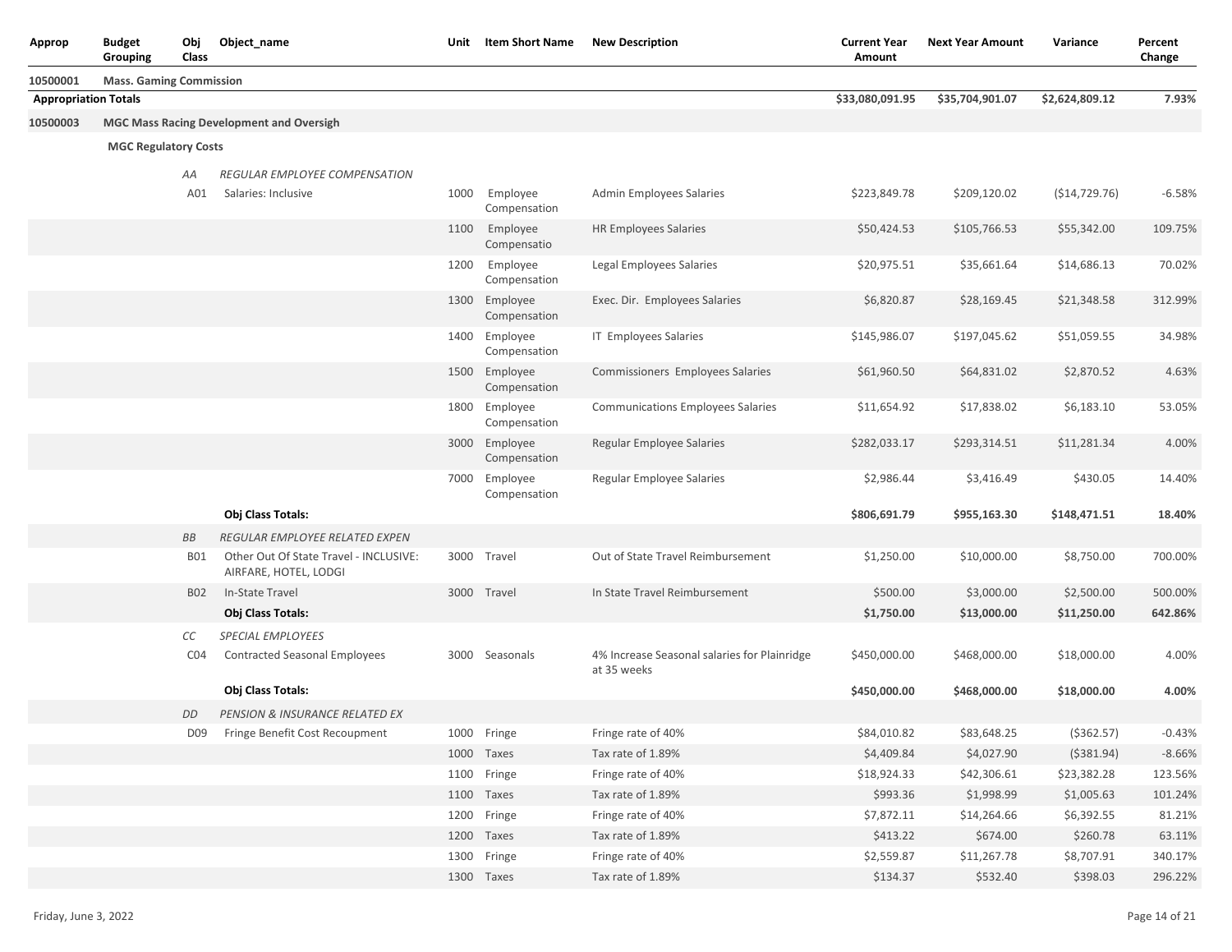| Approp   | Budget<br>Grouping          | Obj<br>Class    | Object_name                                                   | Unit | Item Short Name                  | <b>New Description</b>                                          | <b>Current Year</b><br>Amount | <b>Next Year Amount</b> | Variance    | Percent<br>Change |
|----------|-----------------------------|-----------------|---------------------------------------------------------------|------|----------------------------------|-----------------------------------------------------------------|-------------------------------|-------------------------|-------------|-------------------|
| 10500003 |                             |                 | <b>MGC Mass Racing Development and Oversigh</b>               |      |                                  |                                                                 |                               |                         |             |                   |
|          | <b>MGC Regulatory Costs</b> |                 |                                                               |      |                                  |                                                                 |                               |                         |             |                   |
|          |                             | D09             | Fringe Benefit Cost Recoupment                                |      | 1400 Fringe                      | Fringe rate of 40%                                              | \$54,788.57                   | \$78,818.25             | \$24,029.68 | 43.86%            |
|          |                             |                 |                                                               |      | 1400 Taxes                       | Tax rate of 1.89%                                               | \$2,875.93                    | \$3,724.16              | \$848.23    | 29.49%            |
|          |                             |                 |                                                               | 1500 | Fringe                           | Fringe rate of 40%                                              | \$23,253.78                   | \$25,932.41             | \$2,678.63  | 11.52%            |
|          |                             |                 |                                                               |      | 1500 Taxes                       | Tax rate of 1.89%                                               | \$1,220.62                    | \$1,225.31              | \$4.69      | 0.38%             |
|          |                             |                 |                                                               | 1800 | Fringe                           | Fringe rate of 40%                                              | \$4,374.09                    | \$7,135.21              | \$2,761.12  | 63.12%            |
|          |                             |                 |                                                               |      | 1800 Taxes                       | Tax rate of 1.89%                                               | \$229.60                      | \$337.14                | \$107.54    | 46.84%            |
|          |                             |                 |                                                               | 3000 | Fringe                           | Fringe rate of 40%                                              | \$105,847.05                  | \$117,325.80            | \$11,478.75 | 10.84%            |
|          |                             |                 |                                                               | 3000 | Taxes                            | Tax rate of 1.89%                                               | \$0.00                        | \$8,845.20              | \$8,845.20  | #Div/0!           |
|          |                             |                 |                                                               | 3000 | Taxes                            | Tax rate of 1.89%                                               | \$5,556.05                    | \$5,543.64              | (512.41)    | $-0.22%$          |
|          |                             |                 |                                                               | 7000 | Fringe                           | Fringe rate of 40%                                              | \$1,120.81                    | \$1,366.60              | \$245.79    | 21.93%            |
|          |                             |                 |                                                               |      | 7000 Taxes                       | Tax rate of 1.89%                                               | \$58.83                       | \$64.57                 | \$5.74      | 9.76%             |
|          |                             |                 | Obj Class Totals:                                             |      |                                  |                                                                 | \$318,643.25                  | \$409,038.88            | \$90,395.63 | 28.37%            |
|          |                             | ΕE              | <b>ADMINISTRATIVE EXPENSES</b>                                |      |                                  |                                                                 |                               |                         |             |                   |
|          |                             | E01             | Office & Administrative Supplies                              |      | 3000 Supplies                    | W.B. Mason                                                      | \$7,500.00                    | \$7,500.00              | \$0.00      | 0.00%             |
|          |                             | E02             | Printing Expenses & Supplies                                  |      | 3000 Printing                    | Millineum Printing                                              | \$500.00                      | \$500.00                | \$0.00      | 0.00%             |
|          |                             | E12             | Subscriptions, Memberships & Licensing<br>Fees                | 3000 | Memberships                      | AA Dority/Organization of Racing<br>Investigators               | \$5,625.00                    | \$5,625.00              | \$0.00      | 0.00%             |
|          |                             |                 |                                                               |      | 3000 Memberships                 | Assoc. of Racing Regulators                                     | \$18,700.00                   | \$18,700.00             | \$0.00      | 0.00%             |
|          |                             | E13             | <b>Advertising Expenses</b>                                   | 3000 | <b>Public Hearing</b><br>Notices | <b>Boston Globe</b>                                             | \$1,000.00                    | \$1,000.00              | \$0.00      | 0.00%             |
|          |                             |                 |                                                               |      | 3000 Public Hearing<br>Notices   | <b>Boston Herald</b>                                            | \$700.00                      | \$700.00                | \$0.00      | 0.00%             |
|          |                             | E15             | <b>Bottled Water</b>                                          |      | 3000 Water                       | Belmont Springs/DS Waters of America                            | \$360.00                      | \$360.00                | \$0.00      | 0.00%             |
|          |                             | E41             | Out Of State Travel Expen on Behalf of<br><b>State Employ</b> |      | 3000 Travel Agent                | Travel                                                          | \$5,000.00                    | \$5,000.00              | \$0.00      | 0.00%             |
|          |                             | EE2             | Conference, Training and Registration Fees 3000 Conferences   |      |                                  | Assoc. of Racing Comm./Louisianna<br>Racing/Thoroughbred Racing | \$3,000.00                    | \$3,000.00              | \$0.00      | 0.00%             |
|          |                             |                 | Obj Class Totals:                                             |      |                                  |                                                                 | \$42,385.00                   | \$42,385.00             | \$0.00      | 0.00%             |
|          |                             | FF              | <b>FACILITY OPERATIONAL EXPENSES</b>                          |      |                                  |                                                                 |                               |                         |             |                   |
|          |                             | F <sub>05</sub> | Laboratory Supplies                                           |      | 3000 Vet Supplies                | Gloves, scrubs etc.                                             | \$2,000.00                    | \$2,000.00              | \$0.00      | 0.00%             |
|          |                             | F09             | Clothing & Footwear                                           | 3000 | Equipment                        | Misc Facility Equipment                                         | \$25,000.00                   | \$25,000.00             | \$0.00      | 0.00%             |
|          |                             |                 |                                                               |      | 3000 Uniforms                    | Racing Uniforms for Seasonal Employees                          | \$15,000.00                   | \$15,000.00             | \$0.00      | 0.00%             |
|          |                             |                 | Obj Class Totals:                                             |      |                                  |                                                                 | \$42,000.00                   | \$42,000.00             | \$0.00      | 0.00%             |
|          |                             | HH              | CONSULTANT SVCS (TO DEPTS)                                    |      |                                  |                                                                 |                               |                         |             |                   |
|          |                             | H19             | Management Consultants                                        |      | 3000 Hearing Officer             | Hearing Officer for Racing Appeals                              | \$25,000.00                   | \$25,000.00             | \$0.00      | 0.00%             |
|          |                             |                 | Obj Class Totals:                                             |      |                                  |                                                                 | \$25,000.00                   | \$25,000.00             | \$0.00      | 0.00%             |
|          |                             | IJ              | OPERATIONAL SERVICES                                          |      |                                  |                                                                 |                               |                         |             |                   |
|          |                             | J10             | <b>Auxiliary Financial Services</b>                           |      | 3000 Credit Cards                | Bank of America credit card terminal fees                       | \$1,000.00                    | \$1,000.00              | \$0.00      | 0.00%             |
|          |                             | J25             | Laboratory & Pharmaceutical Services                          |      | 3000 Testing                     | Health Resources Corp.                                          | \$2,000.00                    | \$2,000.00              | \$0.00      | 0.00%             |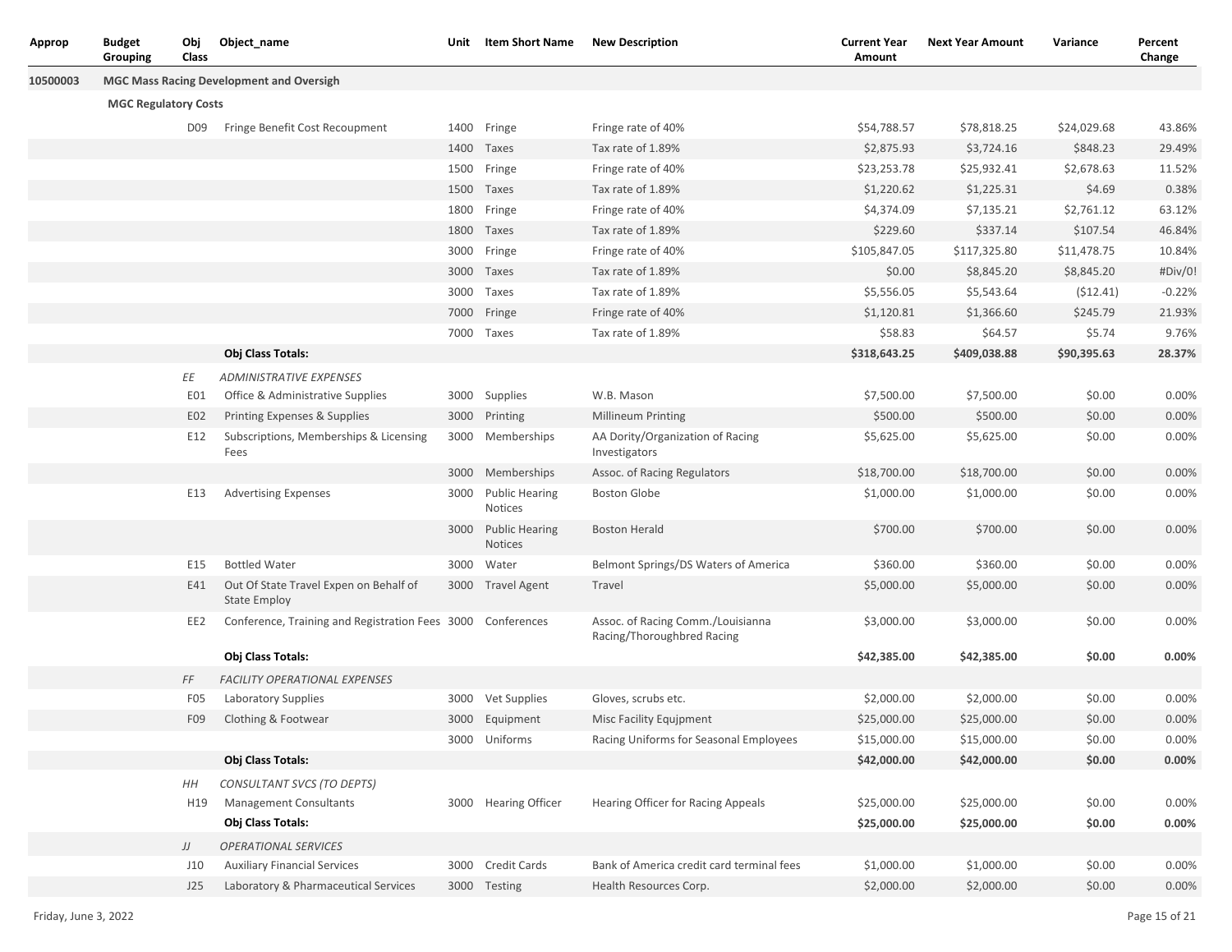| Approp   | <b>Budget</b><br>Grouping   | Obj<br><b>Class</b> | Object name                                                                                         | Unit | <b>Item Short Name</b>                   | <b>New Description</b>                                                     | <b>Current Year</b><br><b>Amount</b> | <b>Next Year Amount</b> | Variance        | Percent<br>Change |
|----------|-----------------------------|---------------------|-----------------------------------------------------------------------------------------------------|------|------------------------------------------|----------------------------------------------------------------------------|--------------------------------------|-------------------------|-----------------|-------------------|
| 10500003 |                             |                     | <b>MGC Mass Racing Development and Oversigh</b>                                                     |      |                                          |                                                                            |                                      |                         |                 |                   |
|          | <b>MGC Regulatory Costs</b> |                     |                                                                                                     |      |                                          |                                                                            |                                      |                         |                 |                   |
|          |                             | J28                 | Law Enforcement                                                                                     | 3000 | <b>State Police</b>                      | <b>MSP Racing Straight Time</b>                                            | \$400,590.03                         | \$378,622.26            | ( \$21, 967.77) | $-5.48%$          |
|          |                             | JJ1                 | <b>Legal Support Services</b>                                                                       | 3000 | Stenographer                             | Hardeman RealTime                                                          | \$5,000.00                           | \$5,000.00              | \$0.00          | 0.00%             |
|          |                             | JJ2                 | <b>Auxiliary Services</b>                                                                           | 3000 | Autopsies                                | Uconn Pathology                                                            | \$4,000.00                           | \$4,000.00              | \$0.00          | 0.00%             |
|          |                             |                     |                                                                                                     |      | 3000 Testing Lab                         | Back Up Lab TBD                                                            | \$0.00                               | \$0.00                  | \$0.00          | #Num!             |
|          |                             |                     |                                                                                                     | 3000 | <b>Testing Lab</b>                       | Industrial Laboratories or alternate lab                                   | \$382,500.00                         | \$382,500.00            | \$0.00          | 0.00%             |
|          |                             |                     | Obj Class Totals:                                                                                   |      |                                          |                                                                            | \$795,090.03                         | \$773,122.26            | (\$21,967.77)   | $-2.76%$          |
|          |                             | LL<br>L46           | EQUIPMENT LEASE-MAINTAIN/REPAR<br>Print, Photocopying & Micrograph<br><b>Equipment Maint/Repair</b> | 3000 | Maintenance<br>Contract                  | K & A Industries--Badge Printer                                            | \$915.00                             | \$915.00                | \$0.00          | 0.00%             |
|          |                             |                     | Obj Class Totals:                                                                                   |      |                                          |                                                                            | \$915.00                             | \$915.00                | \$0.00          | 0.00%             |
|          |                             | <b>MM</b>           | PURCHASED CLIENT/PROGRAM SVCS                                                                       |      |                                          |                                                                            |                                      |                         |                 |                   |
|          |                             | M <sub>03</sub>     | Purchased Human & Social Services For<br>Clients/Non Medical                                        |      |                                          | 3000 Hardship Payments Economic Hardship Payments--Statutorily<br>Required | \$20,000.00                          | \$20,000.00             | \$0.00          | 0.00%             |
|          |                             |                     |                                                                                                     |      | 3000 Legislative<br>Mandate              | Jockey's Guild--Statutory Requirement                                      | \$65,000.00                          | \$65,000.00             | \$0.00          | 0.00%             |
|          |                             | M04                 | Services Purch Support of Human/Social<br>Services for Clients                                      | 3000 | <b>ISA</b>                               | ISA with DPH Compulsive Gambling--<br><b>Statutory Requirement</b>         | \$70,000.00                          | \$70,000.00             | \$0.00          | 0.00%             |
|          |                             |                     |                                                                                                     |      | 3000 Purchased<br>Client/Program<br>Svcs | Services Purch Support of Human/Social<br><b>Services for Clients</b>      | (570,000.00)                         | \$0.00                  | \$70,000.00     | $-100.00\%$       |
|          |                             |                     | <b>Obj Class Totals:</b>                                                                            |      |                                          |                                                                            | \$85,000.00                          | \$155,000.00            | \$70,000.00     | 82.35%            |
|          |                             | UU                  | <b>IT Non-Payroll Expenses</b>                                                                      |      |                                          |                                                                            |                                      |                         |                 |                   |
|          |                             | U02                 | <b>Telecommunications Services - Voice</b>                                                          | 3000 | Phones                                   | Verizon/AT&T                                                               | \$5,000.00                           | \$5,000.00              | \$0.00          | 0.00%             |
|          |                             | U05                 | Information Technology (IT) Temp Staff<br><b>Augmentation Profs</b>                                 |      | 3000 Database                            | Racing Licensing System                                                    | \$10,000.00                          | \$10,000.00             | \$0.00          | 0.00%             |
|          |                             | U10                 | Information Tech (IT) Equipment<br>Maintenance & Repair                                             |      | 3000 Security &<br>Surveillence          | <b>Test Barn</b>                                                           | \$0.00                               | \$0.00                  | \$0.00          | #Num!             |
|          |                             |                     | Obj Class Totals:                                                                                   |      |                                          |                                                                            | \$15,000.00                          | \$15,000.00             | \$0.00          | 0.00%             |
|          | <b>MGC Regulatory Costs</b> |                     | Totals:                                                                                             |      |                                          |                                                                            | \$2,582,475.07                       | \$2,898,624.44          | \$316,149.37    | 12.24%            |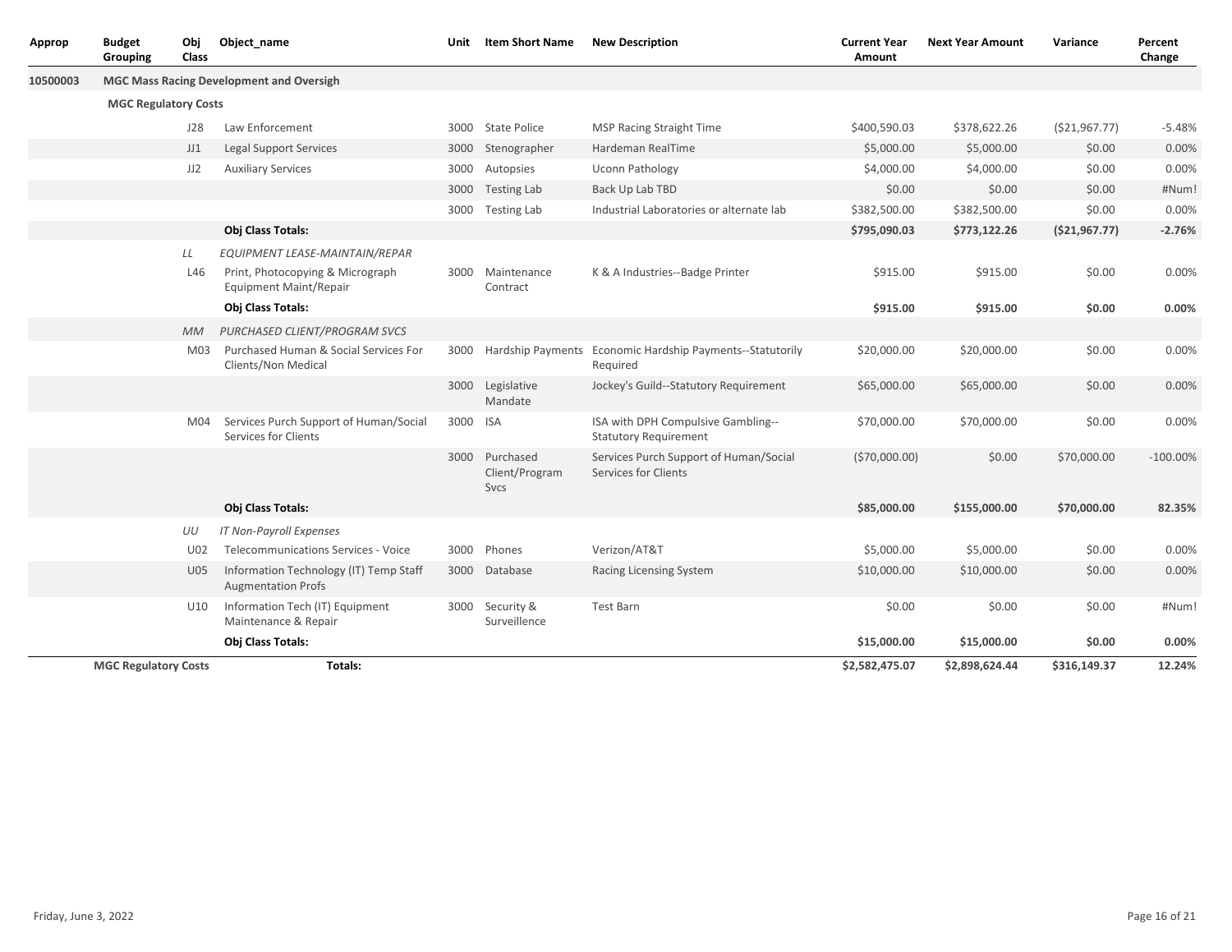| Approp   | <b>Budget</b><br>Grouping | Obj<br>Class | Object_name                                     | Unit | Item Short Name         | <b>New Description</b>                                    | <b>Current Year</b><br>Amount | <b>Next Year Amount</b> | Variance | Percent<br>Change |
|----------|---------------------------|--------------|-------------------------------------------------|------|-------------------------|-----------------------------------------------------------|-------------------------------|-------------------------|----------|-------------------|
| 10500003 |                           |              | <b>MGC Mass Racing Development and Oversigh</b> |      |                         |                                                           |                               |                         |          |                   |
|          | Indirect                  |              |                                                 |      |                         |                                                           |                               |                         |          |                   |
|          |                           | EE           | <b>ADMINISTRATIVE EXPENSES</b>                  |      |                         |                                                           |                               |                         |          |                   |
|          |                           | E16          | Indirect Cost Recoupment                        | 2000 | Indirect Agency<br>Wide | Indirect at 10% of AA, CC, HH, JJ and UU<br>excluding U07 | \$209,178.18                  | \$209,178.18            | \$0.00   | 0.00%             |
|          |                           |              | <b>Obj Class Totals:</b>                        |      |                         |                                                           | \$209,178.18                  | \$209,178.18            | \$0.00   | 0.00%             |
|          | Indirect                  |              | Totals:                                         |      |                         |                                                           | \$209,178.18                  | \$209,178.18            | \$0.00   | 0.00%             |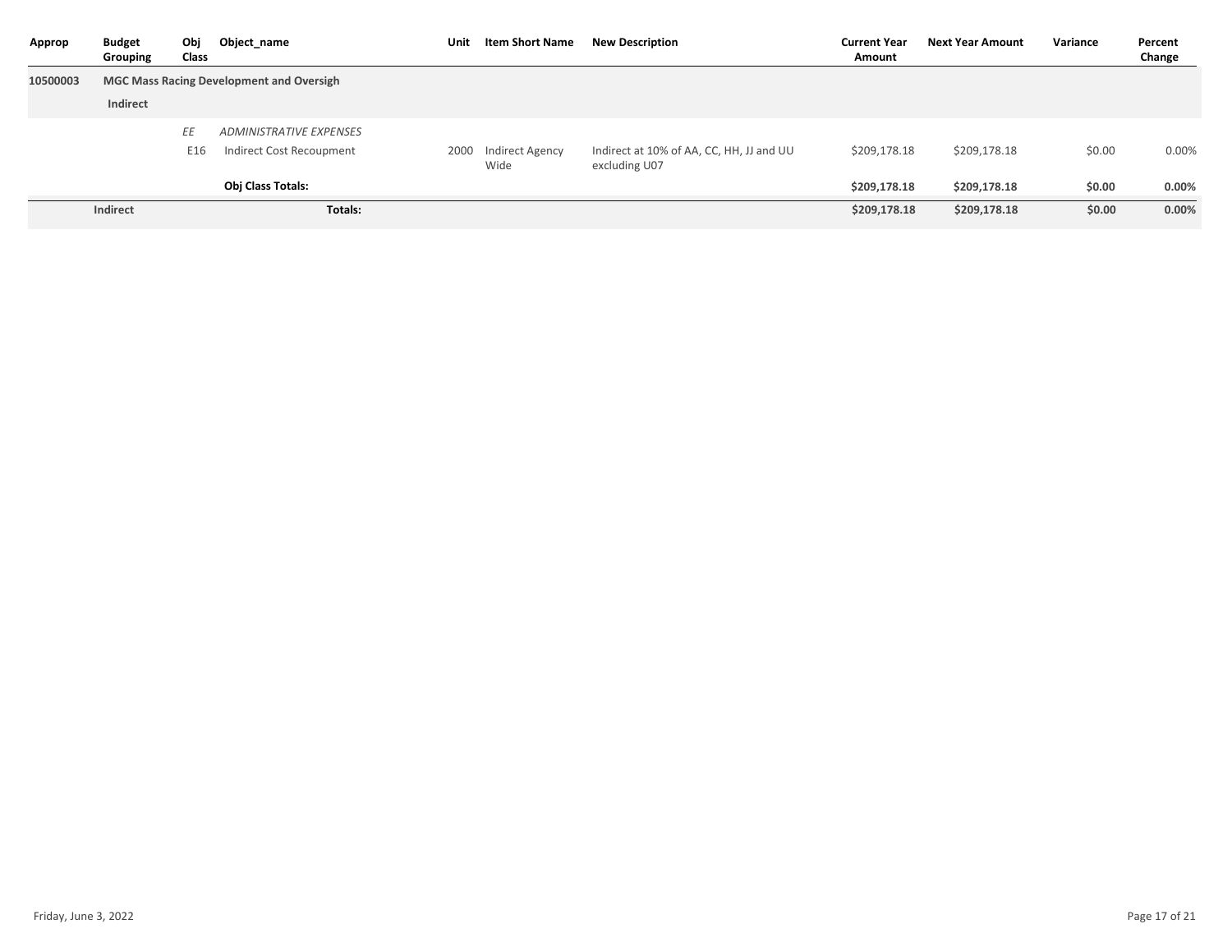| Approp                      | <b>Budget</b><br>Obj<br>Grouping<br>Class | Object name                                                     | Unit | <b>Item Short Name</b> | <b>New Description</b>                                                                              | <b>Current Year</b><br><b>Amount</b> | <b>Next Year Amount</b> | Variance       | Percent<br>Change |
|-----------------------------|-------------------------------------------|-----------------------------------------------------------------|------|------------------------|-----------------------------------------------------------------------------------------------------|--------------------------------------|-------------------------|----------------|-------------------|
| 10500003                    |                                           | <b>MGC Mass Racing Development and Oversigh</b>                 |      |                        |                                                                                                     |                                      |                         |                |                   |
| <b>Appropriation Totals</b> |                                           |                                                                 |      |                        |                                                                                                     | \$2,791,653.25                       | \$3,107,802.62          | \$316,149.37   | 11.32%            |
| 10500004                    | <b>Community Mitigation</b>               |                                                                 |      |                        |                                                                                                     |                                      |                         |                |                   |
|                             | <b>MGC Regulatory Costs</b>               |                                                                 |      |                        |                                                                                                     |                                      |                         |                |                   |
|                             | AA                                        | REGULAR EMPLOYEE COMPENSATION                                   |      |                        |                                                                                                     |                                      |                         |                |                   |
|                             | A01                                       | Salaries: Inclusive                                             |      | 1900 Employee          | Regular Employee Salaries                                                                           | \$156,872.17                         | \$170,463.12            | \$13,590.95    | 8.66%             |
|                             |                                           |                                                                 |      | Compensation           |                                                                                                     |                                      |                         |                |                   |
|                             |                                           | Obj Class Totals:                                               |      |                        |                                                                                                     | \$156,872.17                         | \$170,463.12            | \$13,590.95    | 8.66%             |
|                             | <b>BB</b>                                 | REGULAR EMPLOYEE RELATED EXPEN                                  |      |                        |                                                                                                     |                                      |                         |                |                   |
|                             | <b>B01</b>                                | Other Out Of State Travel - INCLUSIVE:<br>AIRFARE, HOTEL, LODGI |      | 1900 Travel            | Increase post pandemic In-State Travel                                                              | \$2,500.00                           | \$5,000.00              | \$2,500.00     | 100.00%           |
|                             |                                           | Obj Class Totals:                                               |      |                        |                                                                                                     | \$2,500.00                           | \$5,000.00              | \$2,500.00     | 100.00%           |
|                             | DD                                        | PENSION & INSURANCE RELATED EX                                  |      |                        |                                                                                                     |                                      |                         |                |                   |
|                             | D <sub>09</sub>                           | Fringe Benefit Cost Recoupment                                  |      | 1900 Fringe            | Fringe rate of 40%                                                                                  | \$58,874.13                          | \$68,185.25             | \$9,311.12     | 15.82%            |
|                             |                                           |                                                                 |      | 1900 Taxes             | Tax rate of 1.89%                                                                                   | \$3,090.38                           | \$3,221.75              | \$131.37       | 4.25%             |
|                             |                                           | Obj Class Totals:                                               |      |                        |                                                                                                     | \$61,964.51                          | \$71,407.00             | \$9,442.49     | 15.24%            |
|                             | ΕE                                        | <b>ADMINISTRATIVE EXPENSES</b>                                  |      |                        |                                                                                                     |                                      |                         |                |                   |
|                             | EO1                                       | Office & Administrative Supplies                                |      | 1900 Supplies          | <b>Supplies Binders</b>                                                                             | \$5,000.00                           | \$5,000.00              | \$0.00         | 0.00%             |
|                             | E16                                       | <b>Indirect Cost Recoupment</b>                                 | 1900 | Indirect               | Indirect Rate of 10%                                                                                | \$15,687.22                          | \$15,687.22             | \$0.00         | 0.00%             |
|                             |                                           | Obj Class Totals:                                               |      |                        |                                                                                                     | \$20,687.22                          | \$20,687.22             | \$0.00         | 0.00%             |
|                             | GG                                        | <b>ENERGY COSTS AND SPACE RENTAL</b>                            |      |                        |                                                                                                     |                                      |                         |                |                   |
|                             | G01                                       | Space Rental                                                    |      | 1900 Rent              | <b>UMASS Facility</b>                                                                               | \$2,500.00                           | \$2,500.00              | \$0.00         | 0.00%             |
|                             |                                           | Obj Class Totals:                                               |      |                        |                                                                                                     | \$2,500.00                           | \$2,500.00              | \$0.00         | 0.00%             |
|                             | UU                                        | <b>IT Non-Payroll Expenses</b>                                  |      |                        |                                                                                                     |                                      |                         |                |                   |
|                             | U07                                       | Information Technology (IT) Equipment                           |      | 1900 Database          | Increase for Additional Services Maintenance<br>of System                                           | \$30,000.00                          | \$40,000.00             | \$10,000.00    | 33.33%            |
|                             |                                           |                                                                 |      | 1900 IT Software       | Grant Software amendment to balanace<br>\$100K from FY21 for development to FY22<br>(timing issues) | \$100,000.00                         | \$0.00                  | (\$100,000.00) | $-100.00\%$       |
|                             |                                           | Obj Class Totals:                                               |      |                        |                                                                                                     | \$130,000.00                         | \$40,000.00             | ( \$90,000.00) | $-69.23%$         |
|                             | <b>MGC Regulatory Costs</b>               | Totals:                                                         |      |                        |                                                                                                     | \$374,523.90                         | \$310,057.34            | (564, 466.56)  | $-17.21%$         |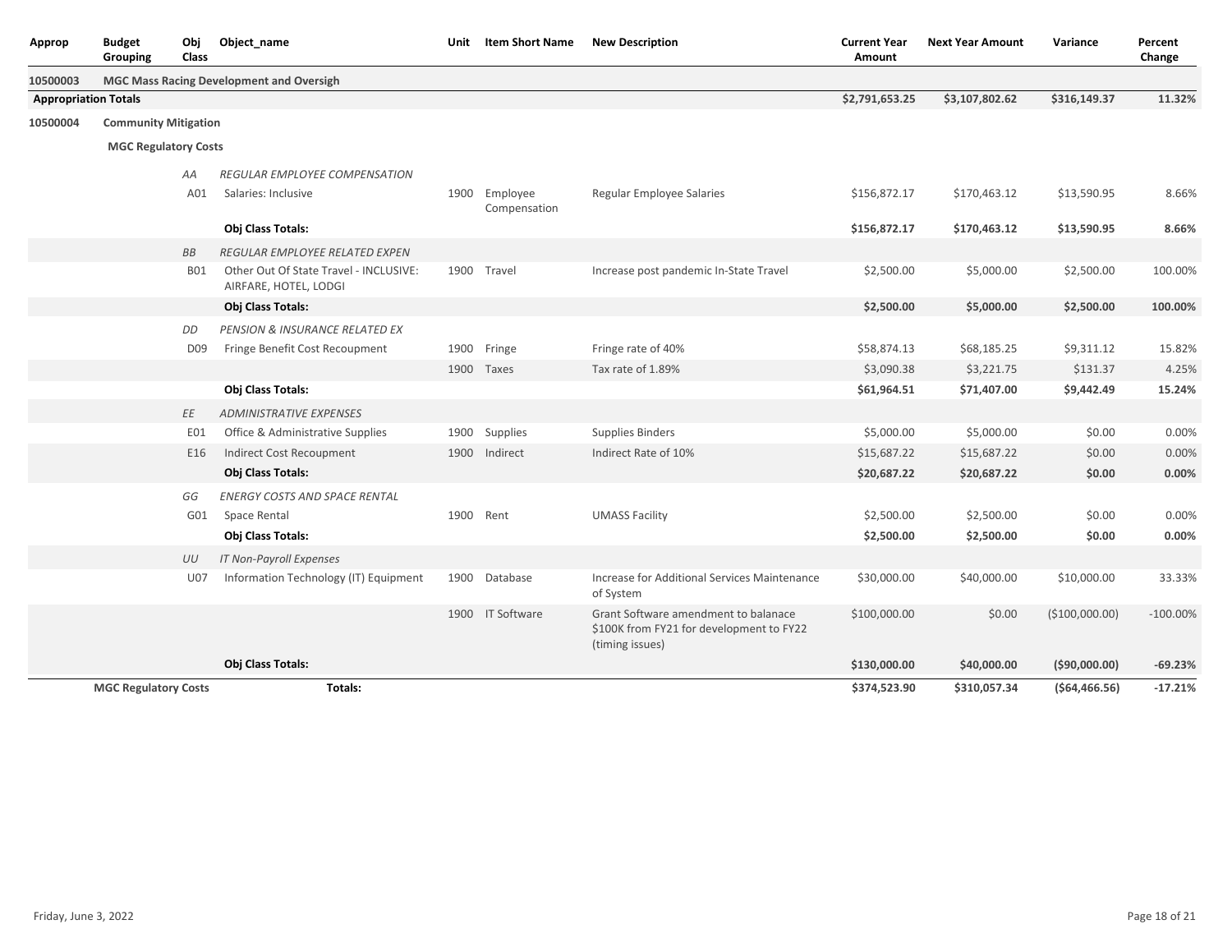| Approp                      | <b>Budget</b><br>Grouping   | Obj<br>Class    | Object_name                                                     | Unit | <b>Item Short Name</b>              | <b>New Description</b>                                                                                                                                                                                                                             | <b>Current Year</b><br>Amount | <b>Next Year Amount</b> | Variance       | Percent<br>Change |
|-----------------------------|-----------------------------|-----------------|-----------------------------------------------------------------|------|-------------------------------------|----------------------------------------------------------------------------------------------------------------------------------------------------------------------------------------------------------------------------------------------------|-------------------------------|-------------------------|----------------|-------------------|
| 10500004                    | <b>Community Mitigation</b> |                 |                                                                 |      |                                     |                                                                                                                                                                                                                                                    |                               |                         |                |                   |
| <b>Appropriation Totals</b> |                             |                 |                                                                 |      |                                     |                                                                                                                                                                                                                                                    | \$374,523.90                  | \$310,057.34            | (564, 466.56)  | $-17.21%$         |
| 40001101                    |                             |                 |                                                                 |      |                                     |                                                                                                                                                                                                                                                    |                               |                         |                |                   |
|                             |                             |                 | <b>Research and Responsible Gaming/PHTF</b>                     |      |                                     |                                                                                                                                                                                                                                                    |                               |                         |                |                   |
|                             |                             | ΑA              | REGULAR EMPLOYEE COMPENSATION                                   |      |                                     |                                                                                                                                                                                                                                                    |                               |                         |                |                   |
|                             |                             | A01             | Salaries: Inclusive                                             |      | 1700 Employee                       | <b>Employee Salaries</b>                                                                                                                                                                                                                           | \$300,984.03                  | \$313,023.39            | \$12,039.36    | 4.00%             |
|                             |                             |                 |                                                                 |      | Compensation                        |                                                                                                                                                                                                                                                    |                               |                         |                |                   |
|                             |                             |                 | Obj Class Totals:                                               |      |                                     |                                                                                                                                                                                                                                                    | \$300,984.03                  | \$313,023.39            | \$12,039.36    | 4.00%             |
|                             |                             | BB              | REGULAR EMPLOYEE RELATED EXPEN                                  |      |                                     |                                                                                                                                                                                                                                                    |                               |                         |                |                   |
|                             |                             | <b>BO1</b>      | Other Out Of State Travel - INCLUSIVE:<br>AIRFARE, HOTEL, LODGI |      | 1700 Travel                         | Out of State Travel                                                                                                                                                                                                                                | \$1,250.00                    | \$1,250.00              | \$0.00         | 0.00%             |
|                             |                             | <b>B02</b>      | In-State Travel                                                 |      | 1700 Travel                         | In-State-Travel Reimbursements                                                                                                                                                                                                                     | \$3,750.00                    | \$6,000.00              | \$2,250.00     | 60.00%            |
|                             |                             |                 | Obj Class Totals:                                               |      |                                     |                                                                                                                                                                                                                                                    | \$5,000.00                    | \$7,250.00              | \$2,250.00     | 45.00%            |
|                             |                             | DD              | <b>PENSION &amp; INSURANCE RELATED EX</b>                       |      |                                     |                                                                                                                                                                                                                                                    |                               |                         |                |                   |
|                             |                             | D <sub>09</sub> | Fringe Benefit Cost Recoupment                                  |      | 1700 Fringe                         | Fringe rate of 40%                                                                                                                                                                                                                                 | \$112,959.31                  | \$125,209.36            | \$12,250.05    | 10.84%            |
|                             |                             |                 |                                                                 |      | 1700 Taxes                          | Tax rate of 1.89%                                                                                                                                                                                                                                  | \$5,929.39                    | \$5,916.14              | ( \$13.25)     | $-0.22%$          |
|                             |                             |                 | Obj Class Totals:                                               |      |                                     |                                                                                                                                                                                                                                                    | \$118,888.70                  | \$131,125.50            | \$12,236.80    | 10.29%            |
|                             |                             | ΕE              | <b>ADMINISTRATIVE EXPENSES</b>                                  |      |                                     |                                                                                                                                                                                                                                                    |                               |                         |                |                   |
|                             |                             | E16             | Indirect Cost Recoupment                                        | 1700 | <b>Indirect Charges</b>             | Indirect to EHHS                                                                                                                                                                                                                                   | \$350,000.00                  | \$342,602.34            | (57, 397.66)   | $-2.11%$          |
|                             |                             | EE <sub>2</sub> | Conference, Training and Registration Fees 1700 Conferences     |      |                                     | Conference, Training & Registration Fees                                                                                                                                                                                                           | \$2,500.00                    | \$10,000.00             | \$7,500.00     | 300.00%           |
|                             |                             |                 | Obj Class Totals:                                               |      |                                     |                                                                                                                                                                                                                                                    | \$352,500.00                  | \$352,602.34            | \$102.34       | 0.03%             |
|                             |                             | FF              | <b>FACILITY OPERATIONAL EXPENSES</b>                            |      |                                     |                                                                                                                                                                                                                                                    |                               |                         |                |                   |
|                             |                             | F16             | Library & Teaching Supplies & Materials                         |      | 1700 Books                          | Library/reference books                                                                                                                                                                                                                            | \$1,000.00                    | \$0.00                  | ( \$1,000.00)  | $-100.00\%$       |
|                             |                             |                 | Obj Class Totals:                                               |      |                                     |                                                                                                                                                                                                                                                    | \$1,000.00                    | \$0.00                  | (\$1,000.00)   | $-100.00\%$       |
|                             |                             | HH              | CONSULTANT SVCS (TO DEPTS)                                      |      |                                     |                                                                                                                                                                                                                                                    |                               |                         |                |                   |
|                             |                             | H09             | Attorneys/Legal Services                                        |      | 1700 Crime Analysis                 | Crime Analyst                                                                                                                                                                                                                                      | \$30,000.00                   | \$38,000.00             | \$8,000.00     | 26.67%            |
|                             |                             | H <sub>23</sub> | Program Coordinators                                            | 1700 | <b>Branding</b>                     | GameSense media buys etc. KHJ                                                                                                                                                                                                                      | \$180,000.00                  | \$150,000.00            | ( \$30,000.00) | $-16.67%$         |
|                             |                             |                 |                                                                 | 1700 | GRAC/RDASC/Rese<br>arch Consultants | Bruce Cohen--Joel Weissman/Jeff<br>Moratta/Anthony Roman<br>Other Consultants on Stipends<br>Peer Review process for research agenda                                                                                                               | \$65,000.00                   | \$0.00                  | ( \$65,000.00) | $-100.00\%$       |
|                             |                             |                 |                                                                 | 1700 | <b>Mass Council</b>                 | Mass Council on Compulsive Gambling<br>including employees to man Game Sense<br>booth at PPC EBH and MGM<br>--Staffed 16 hrs per day PPC and MGM, and<br>24 Hrs/day EBH<br>$-VSE$<br>--Play My Way<br>--Required by Statute Chapter 194, Section 9 | \$2,555,000.00                | \$2,741,000.00          | \$186,000.00   | 7.28%             |
|                             |                             |                 |                                                                 |      | 1700 Program manager                | <b>Evaluation of GameSense Program</b>                                                                                                                                                                                                             | \$125,000.00                  | \$75,000.00             | ( \$50,000.00) | $-40.00%$         |
|                             |                             |                 |                                                                 |      | 1700 Program manager TBD            |                                                                                                                                                                                                                                                    | \$0.00                        | \$0.00                  | \$0.00         | #Num!             |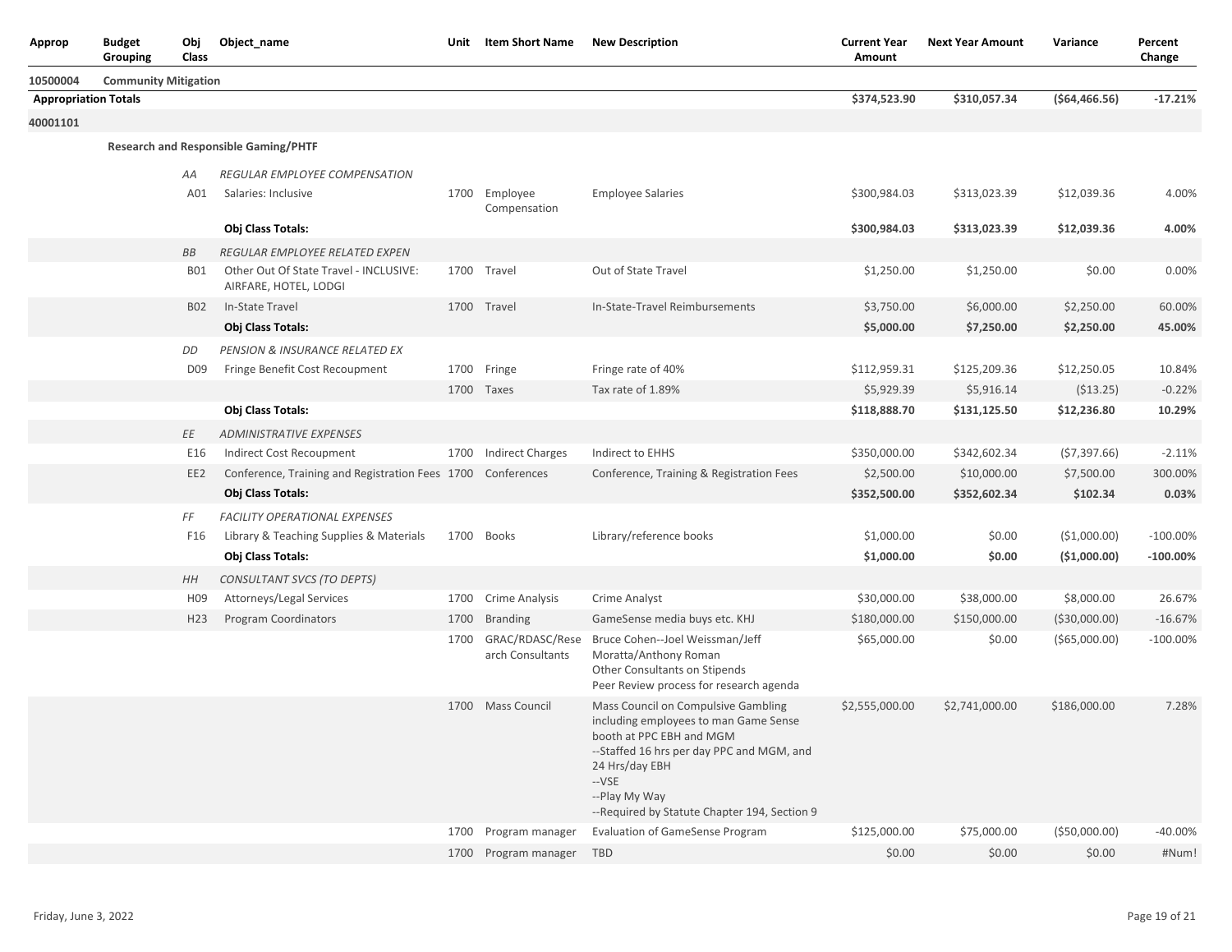| Approp   | Object name<br><b>Budget</b><br>Obj<br>Class<br>Grouping |            |                                                                               | Unit | <b>Item Short Name</b>             | <b>New Description</b>                                                   | <b>Current Year</b><br>Amount | <b>Next Year Amount</b>    | Variance          | Percent<br>Change |
|----------|----------------------------------------------------------|------------|-------------------------------------------------------------------------------|------|------------------------------------|--------------------------------------------------------------------------|-------------------------------|----------------------------|-------------------|-------------------|
| 40001101 |                                                          |            |                                                                               |      |                                    |                                                                          |                               |                            |                   |                   |
|          |                                                          |            | <b>Research and Responsible Gaming/PHTF</b>                                   |      |                                    |                                                                          |                               |                            |                   |                   |
|          |                                                          | H23        | <b>Program Coordinators</b>                                                   | 1700 | Research<br>Consultant/ Umass      | <b>Research Consultant</b>                                               | \$0.00                        | \$0.00                     | \$0.00            | #Num!             |
|          |                                                          |            |                                                                               |      | 1700 Research<br>Consultant/ Umass | Veterans Services Technical assistance                                   | \$0.00                        | \$0.00                     | \$0.00            | #Num!             |
|          |                                                          |            |                                                                               |      | 1700 Translations                  | Knowledge Translation and Exchange                                       | \$75,000.00                   | \$25,000.00                | ( \$50,000.00)    | $-66.67%$         |
|          |                                                          |            |                                                                               | 1700 | <b>VSE Resource</b><br>Liaison     | <b>VSE Resource Liaison</b>                                              | \$60,000.00                   | \$62,000.00                | \$2,000.00        | 3.33%             |
|          |                                                          |            | Obj Class Totals:                                                             |      |                                    |                                                                          | \$3,090,000.00                | \$3,091,000.00             | \$1,000.00        | 0.03%             |
|          |                                                          | JJ<br>JJ2  | <b>OPERATIONAL SERVICES</b><br><b>Auxiliary Services</b><br>Obj Class Totals: | 1700 | Translations                       | <b>Document Translations</b>                                             | \$10,000.00<br>\$10,000.00    | \$10,000.00<br>\$10,000.00 | \$0.00<br>\$0.00  | 0.00%<br>0.00%    |
|          |                                                          | PP         | <b>STATE AID/POL SUB</b>                                                      |      |                                    |                                                                          |                               |                            |                   |                   |
|          |                                                          | <b>PO1</b> | <b>Grants To Public Entities</b>                                              | 1700 | Research                           | <b>Community Driven</b> Community Driven Research                        | \$173,000.00                  | \$210,000.00               | \$37,000.00       | 21.39%            |
|          |                                                          |            |                                                                               | 1700 | Data Storage Grant MODE DPH        |                                                                          | \$80,000.00                   | \$75,000.00                | ( \$5,000.00)     | $-6.25%$          |
|          |                                                          |            |                                                                               | 1700 | SEIGMA                             | Social & Economic Research(SEIGMA)<br>Follow-up General Population Study | \$2,300,000.00                | \$1,015,000.00             | (\$1,285,000.00)  | $-55.87%$         |
|          |                                                          |            |                                                                               | 1700 | Umass                              | Magic Core/Optional--Cohort Study--<br>Complete                          | \$0.00                        | \$0.00                     | \$0.00            | #Num!             |
|          |                                                          | PP1        | <b>Grants To Non-Public Entities</b>                                          | 1700 | <b>PMW</b>                         | Play My Way Incentives                                                   | \$60,000.00                   | \$60,000.00                | \$0.00            | 0.00%             |
|          |                                                          |            | Obj Class Totals:                                                             |      |                                    |                                                                          | \$2,613,000.00                | \$1,360,000.00             | ( \$1,253,000.00) | $-47.95%$         |
|          |                                                          | UU         | <b>IT Non-Payroll Expenses</b>                                                |      |                                    |                                                                          |                               |                            |                   |                   |
|          |                                                          | <b>U07</b> | Information Technology (IT) Equipment                                         |      | 1700 IT Non-Payroll<br>Expenses    | Crime Analysis Software                                                  | \$2,000.00                    | \$2,000.00                 | \$0.00            | 0.00%             |
|          |                                                          |            |                                                                               | 1700 | <b>ITRAK</b>                       | Development of ITRAK and Migration from<br><b>Current Process</b>        | \$0.00                        | \$0.00                     | \$0.00            | #Num!             |
|          |                                                          |            | Obj Class Totals:                                                             |      |                                    |                                                                          | \$2,000.00                    | \$2,000.00                 | \$0.00            | 0.00%             |
|          |                                                          |            | <b>Research and Responsible Gaming/PHTF</b><br>Totals:                        |      |                                    |                                                                          | \$6,493,372.73                | \$5,267,001.23             | (51, 226, 371.50) | $-18.89%$         |